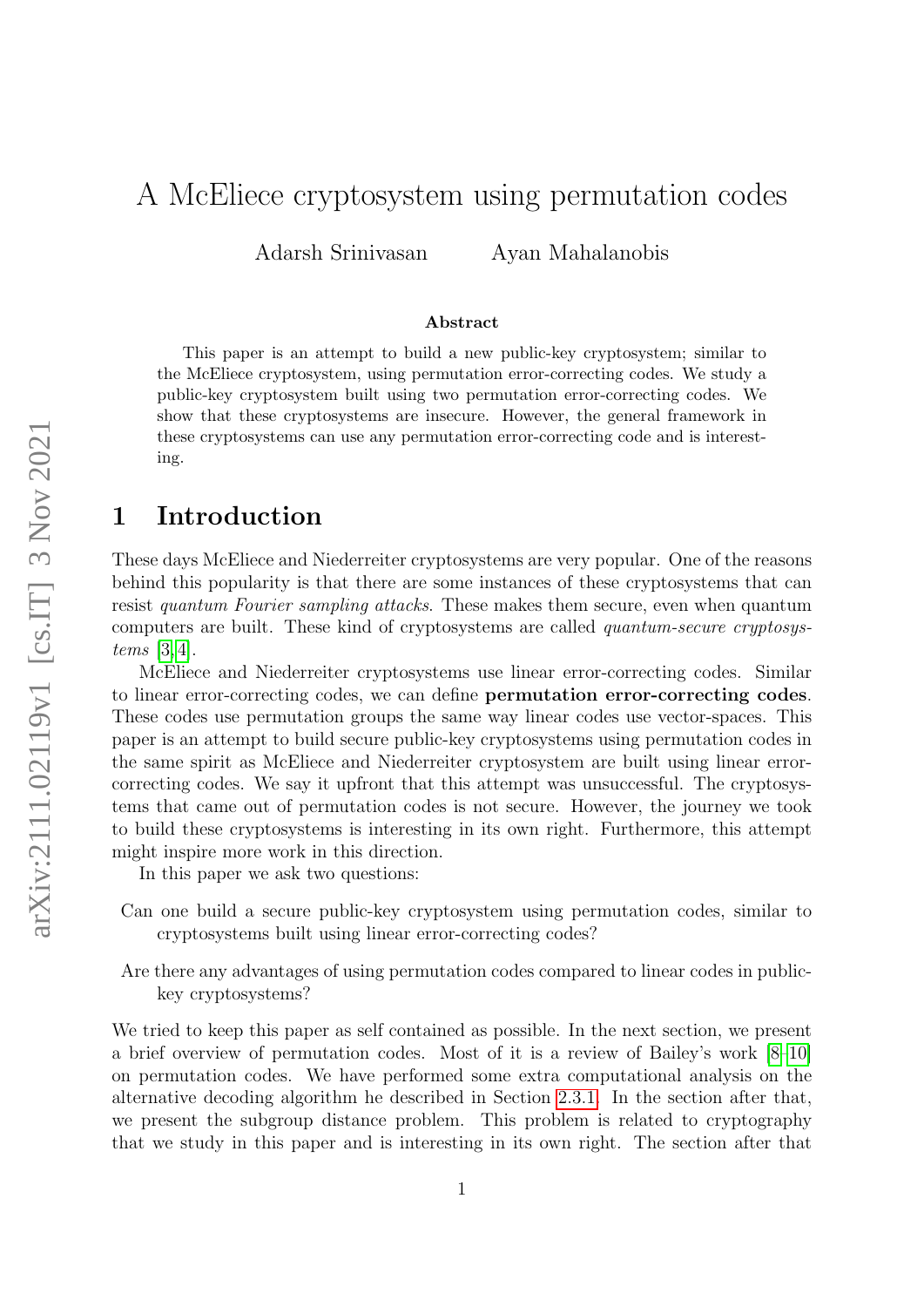presents a public-key cryptosystem using permutation codes whose security depends on the hardness of decoding generic permutation codes. We study this cryptosystem using two permutation codes – the symmetric group acting on 2-subsets and a class of wreath product groups. We show that both these cryptosystems are insecure. The first one is insecure due to an information set decoding attack and the latter due to the inherent structure in the wreath product.

## 2 Permutation error-correcting codes

The use of sets of permutations in coding theory (also referred to as permutation arrays) was studied since the 1970's. Blake et al [\[12,](#page-23-2) [13\]](#page-23-3) were the first to discuss using permutations this way. They had certain applications in mind. One example was powerline communications. However, permutation codes have never got the level of attention that linear codes did. The idea of using groups of permutations in coding theory was first studied by Bailey and Cameron [\[8\]](#page-23-0). Bailey, in his thesis, describes a variety of permutation codes and presents a decoding algorithm which works for arbitrary permutation groups using a combinatorial structure called uncovering-by-bases. They were the first to exploit the algebraic structure of groups to come up with decoding algorithms for several families of groups.

In this section, we explore the use of permutation groups as error-correcting codes. We begin by defining a Hamming metric on permutations, similar to the one defined for vector spaces over finite fields. Let us define a set  $\Omega = \{1, 2, \ldots, n\}$ . For a permutation  $g \in S_n$ , we define its support  $Supp(g)$  and set of fixed points  $Fix(g)$  to be those points it moves and those points it fixes respectively. A permutation, which is a bijective function from  $\Omega$  to  $\Omega$  can be represented in two ways. The first is by listing down all its images. This is called the list form of a permutation. For example,  $[2, 3, 1]$  is a permutation g acting on  $\{1, 2, 3\}$  such that  $1 \cdot g = 2, 2 \cdot g = 3, 3 \cdot g = 1$ . The other way is as a product of disjoint cycles. The list form of a permutation is more useful in defining a Hamming metric.

**Definition 2.1.** For elements  $g, h \in S_n$ , the Hamming distance between them,  $d(g, h)$  is defined to be the size of the set  $\{x \in \Omega | x \cdot g \neq x \cdot h\}.$ 

In other words, the Hamming distance between two permutations is the the number of positions on which they differ when written down in list form. The Hamming distance between two permutations g and h can be proved to be equal to  $|Supp(gh^{-1})| = n |Fix(gh^{-1})|$ . A permutation code is a collection of permutations in  $S_n$  endowed with a Hamming metric. For a subset C of  $S_n$ , the minimum distance of the subset is defined to be  $\min_{q,h\in\mathcal{C}}d(q,h)$ . In this paper, we assume that the collection of permutations form a subgroup  $G$  of  $S_n$ . In that case, the minimum distance can be shown to be:

$$
m(G) = \min_{g \in G, g \neq 1} |Supp(g)| = n - \max_{g \in G, g \neq 1} |Fix(g)| \tag{1}
$$

 $m(G)-1$ This is also known as the *minimal degree* of the permutation group. The quantity  $r =$  $\left| \frac{\widetilde{\mathcal{L}}}{2} \right|$  is called the *correction capacity* of the code.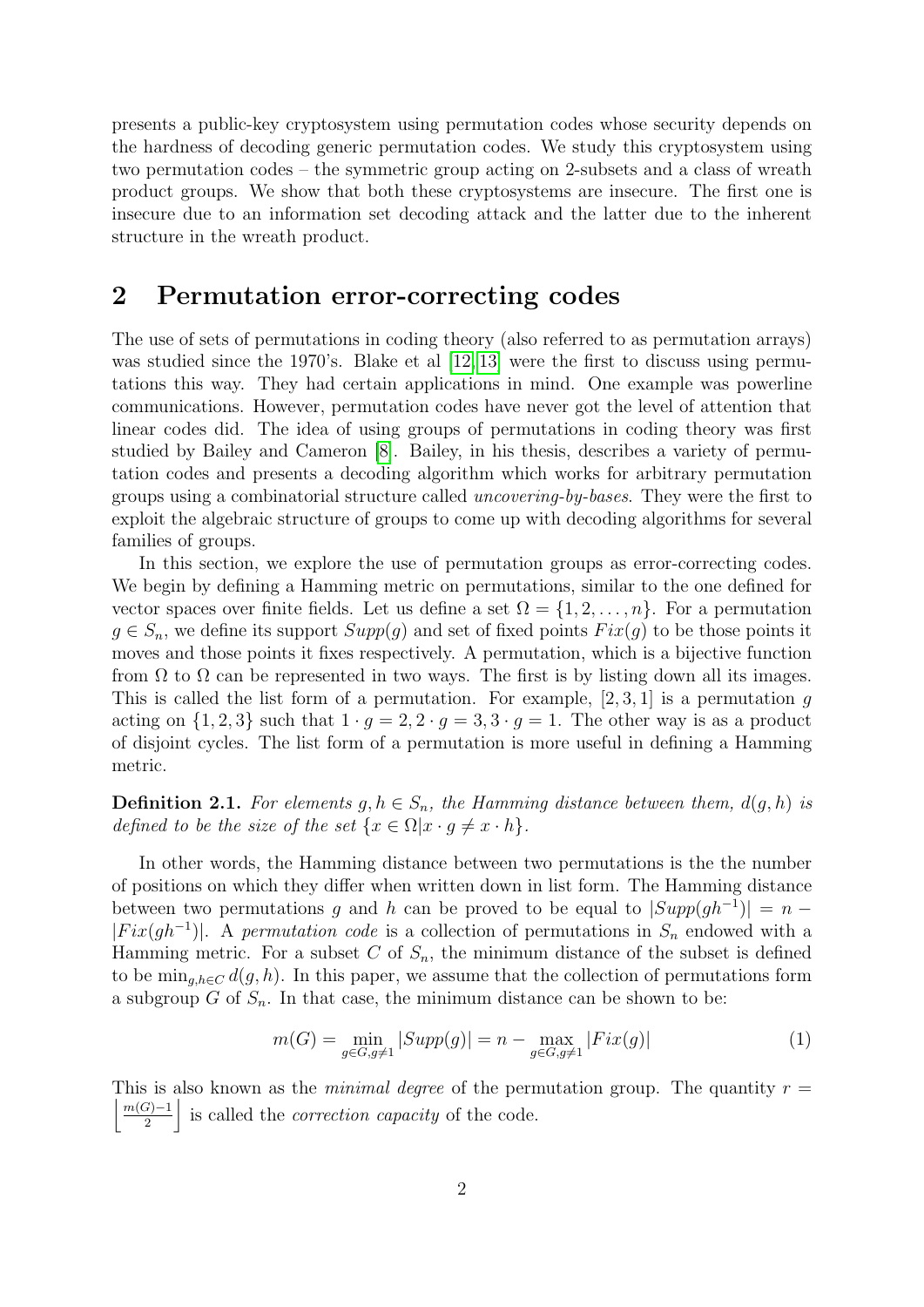We can now define the distance between a permutation  $\sigma$  and a group G to be the distance between  $\sigma$  and the permutation in G closest to it.

$$
d(G,\sigma)=\min_{g\in G}d(g,\sigma)
$$

The subgroup distance problem can be defined as follows: Given the generators of a permutation group  $G \leq S_n$ , a permutation  $\sigma \in S_n$  and an integer  $k > 0$ , is  $d(\sigma, G) \leq k$ ? We can also generalise this problem to consider inputs  $\sigma$  to be lists of length n with symbols from  $\Omega$  which do not necessarily form a permutation.

A nearest neighbour of  $\sigma$  in G is defined to be a permutation g in G such that  $d(g, \sigma) = d(G, \sigma)$ . This permutation exists because  $d(g, \sigma) = \min_{g \in G} d(g, \sigma)$ . If the distance between  $\sigma$  and G is greater than the correction capacity of the group, this nearest neighbour need not be unique. If  $d(\sigma, G) \leq r$  however,  $\sigma$ 's nearest neighbour in  $G$  is unique.

Hence, G can be used as an error-correcting code in the following manner. The information we want to transmit is encoded as a permutation in G and transmitted as a list through a noisy channel. We assume that when the message is received, r or fewer errors have been induced. Such a channel is called a Hamming channel. The received message is a list w of length n with symbols from  $\Omega$  (which need not necessarily form a permutation). Because the correction capacity of G is r, the nearest neighbour of w in G is uniquely defined to be  $q$ . The decoder can now solve the subgroup distance problem with the word w and the group G as input to recover the original message q. However, while we have proved that decoding is possible in theory, because the *subgroup distance* problem is NP-hard (Section [3\)](#page-8-0), generic algorithms cannot be used to decode permutation codes efficiently. Rather, we need specific algorithms tailor-made for different families of permutation codes.

#### 2.1 A decoding algorithm using uncovering-by-bases

In this section, we review Bailey's work on decoding algorithms for permutation codes. Consider a permutation group  $G \leq S_n$  with correction capacity r. Bailey's decoding algorithm uses the following combinatorial structure. An uncovering-by-bases (UBB) is a collection of bases for G. To recall, a base is a set of points  $B = \{b_1, b_2, \ldots, b_m\} \subseteq \Omega$ with the property that the only element of G which stabilises all the points is the identity. Given a base, we can define the following subgroup chain:

$$
G = G^{[0]} \ge G^{[1]} \cdots \ge G^{[m]} = \{1\}
$$
\n<sup>(2)</sup>

where  $G^{[i]}$  is the pointwise stabilizer of  $\{b_1, b_2, \ldots, b_i\}$  in G. We say that a base B is irredundant if  $G^{[i]} \neq G^{[i+1]}$  for all i. A generating set S for G is called a strong generating set if  $\langle S \cap G^{[i]} \rangle = G^{[i]}$  for  $1 \leq i \leq m$ . where  $\langle S \rangle$  is the notation for the group generated by the set S. Given a group  $G$ , a base and a strong generating set for it can be constructed in nearly linear time in the size of the input using the Schreier-Sims algorithm. The orbits  $b_i \cdot G^{[i-1]}$  are called the *fundamental orbits*, and the (right) transversals  $R_i$  are the set of (right) coset representatives for  $G^{[i]}$  mod  $G^{[i+1]}$ , with the requirement that the representative for the coset  $G^{[i+1]} \cdot 1 = G^{[i+1]}$  is the identity for all i. They can be computed by keeping track of the permutations of  $G^{[i-1]}$  that take  $b_i$  to each point in the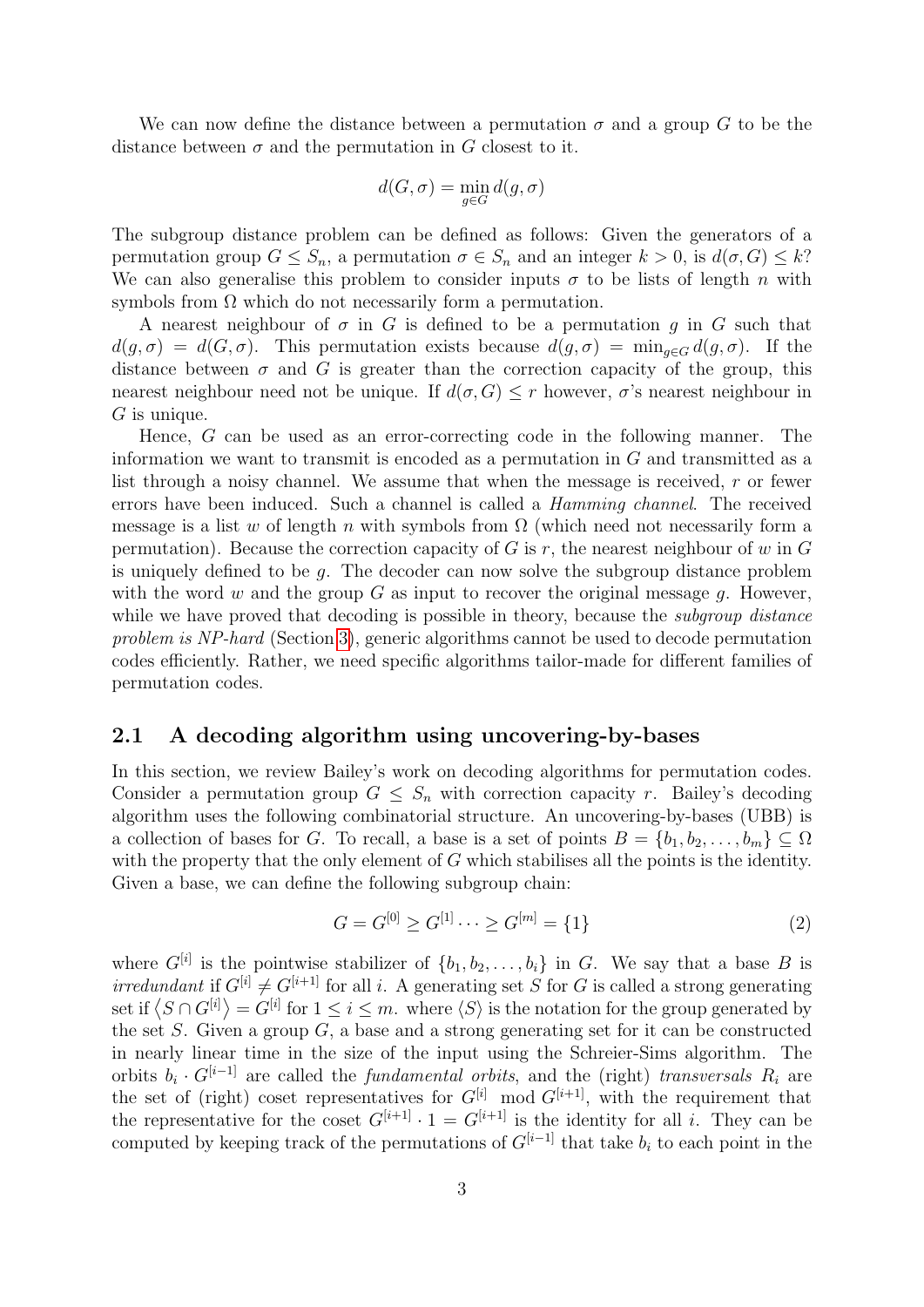orbit. It follows from the definition of a base that every permutation in  $G$  is uniquely defined by its action on the elements of a base, and we can reconstruct the permutation using the following procedure.

Corresponding to the base  $B$ , we construct the fundamental orbits and the right transversals using the Schreier-Sims algorithm. Initially, we set  $\sigma$  to be the identity. We then find the permutation  $r_1$  in  $R_1$  such that  $b_1 \cdot r_1 = x_1$ . If  $x_1$  does not lie in the fundamental orbit of  $b_1$ , that means that no such  $\sigma$  exists and we can exit the procedure. We then replace  $(x_1, \ldots, x_m)$  with  $(x_1 \cdot r_1^{-1}, \ldots, x_1 \cdot r_m^{-1})$ . In the *i*-th iteration, we check if  $x_i \cdot r_1^{-1} r_2^{-1} \ldots r_{i-1}^{-1}$  lies in the orbit of  $G_{b_i}$ . If it does not, we exit the procedure and if it does we replace  $\sigma$  with  $\sigma r_i$ , where  $r_i$  is the permutation in the transversal  $R_i$  that takes  $b_i$  to  $x_i \cdot r_1^{-1} r_2^{-1} \dots r_{i-1}^{-1}$ .

Algorithm 1: Element reconstruction algorithm **Input:** A base  $B = \{b_1, ..., b_m\}$  for  $G \leq S_n$  and  $X = \{x_1, ..., x_m\}$ **Output:**  $\sigma \in G$  such that  $b_i \cdot \sigma = x_i$  for  $i = 1$  to m. false if no such  $\sigma$  exists  $1 \sigma \leftarrow ()$  $\mathbf{2}$  for  $i=1$  to  $m$  do **3** Compute the fundamental orbit  $\mathcal{O}_i = b_i \cdot G^{[i-1]}$  and the transversals  $R_i$  as a dictionary, with  $b_i \cdot R_i[x] = x$ 4 for  $i = 1$  to m do 5 if  $x_i \in \mathcal{O}_i$  then 6  $\sigma \leftarrow \sigma R_i[x]$ <sup>7</sup> else 8 | | return false  $9 \mid \text{ for } j = 1 \text{ to } m \text{ do}$ 10  $\vert x_j \leftarrow x_j \cdot R_i[x]^{-1}$ 11 return  $\sigma$ 

<span id="page-3-0"></span>For more details on these concepts, we refer the reader to the book on permutation group algorithms by Seress [\[22,](#page-23-4) Chapter 4]

**Definition 2.2.** An uncovering-by-bases (UBB) to fix  $r$  errors in a permutation group acting on  $\Omega$  is a set of bases for the group, such that, for each r-subset of  $\Omega$  (An r-subset of  $\Omega$  is a subset of  $\Omega$  with size r); there is at least one base in the UBB that is disjoint from the r subset.

It is known that every permutation group has an uncovering-by-bases [\[10,](#page-23-1) Proposition 7]. However, they have been constructed only for a few permutation groups. There is no known procedure to construct a small UBB for an arbitrary permutation group. Once an uncovering-by-bases has been obtained we can use it in the following decoding algorithm (Algorithm [2\)](#page-4-0).

Consider a permutation  $q \in G$  in list form and the list w obtained after r or fewer errors are introduced to  $q$ . Note that  $w$  can have repeated entries and hence need not be a permutation. Let R be a subset of  $\Omega$  of size less than or equal to r. Errors were introduced in positions from R. The set R is not known to the decoder a priory. Let  $\mathcal U$ be a UBB for G. It is a consequence of the definition of a UBB that there exists a base  $B$ in U which is completely disjoint from R. Hence, in the positions indexed by B, the lists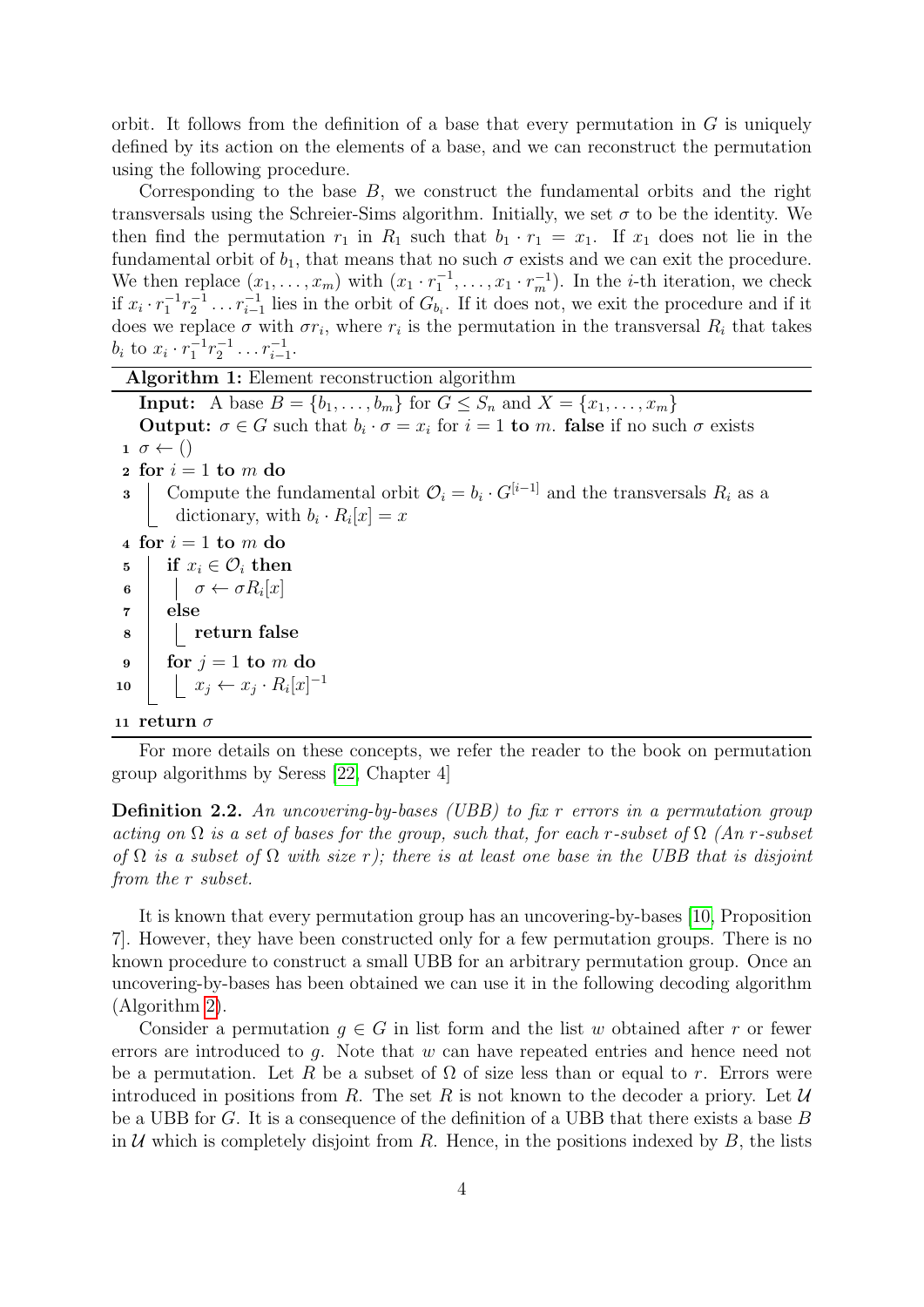w and q are identical. As B is a base, we can reconstruct the entire permutation B from just its action on the points in  $B$  using the element reconstruction algorithm. While the decoder does not know which base in  $\mathcal U$  is the appropriate base B whose positions do not have an error induced, they can just repeat this procedure for every base in  $\mathcal{U}$ .

We now write down the pseudocode for the decoding algorithm. Consider a list  $w$ , a base B and a generator set S. The function ElementReconstruction $(w, S, B)$  constructs an element g of the group generated by S such that  $i \cdot g = w[i]$  for all  $i \in S$  (Algorithm [1\)](#page-3-0).

<span id="page-4-0"></span>

| Algorithm 2: UBB decoding algorithm                                                                                |
|--------------------------------------------------------------------------------------------------------------------|
| <b>Input:</b> A set of generators S for $G \leq S_n$ with correction capacity r, A UBB U                           |
| for G, a list w of symbols in $\Omega$                                                                             |
| <b>Output:</b> $g \in G$ such that $d(\sigma, w) \leq r$ . <b>false</b> if no such g exists                        |
| 1 for $B \in \mathcal{U}$ do                                                                                       |
| if $w$ has no repeated symbols in positions indexed by $B$ then<br>$\overline{\mathbf{2}}$                         |
| $q'$ = ElementReconstruction $(w, S, B)$<br>3                                                                      |
| 4 if $g' \neq false$ and $d(g, g') \leq r$ then<br>5 then $g'$                                                     |
|                                                                                                                    |
|                                                                                                                    |
| $\mathbf{c}$ and $\mathbf{c}$ and $\mathbf{c}$ and $\mathbf{c}$ and $\mathbf{c}$ and $\mathbf{c}$ and $\mathbf{c}$ |

<sup>6</sup> return false

This algorithm is similar to the method of permutation decoding for linear codes proposed by MacWilliams and Sloane [\[17\]](#page-23-5). This involves using a subset of the automorphism group of the code which would move any errors out of the information positions.

## <span id="page-4-1"></span>2.2 Some constructions of uncoverings-by-bases

There are only a few examples of UBB that has been constructed by Bailey. One of them is the  $S_n$  acting on 2-subsets and the other is a wreath product of a regular permutation group with a symmetric group. We talk about them next.

#### <span id="page-4-2"></span>2.2.1 Symmetric group acting on 2-sets

Let  $\Omega$  be the set of all 2-subsets of  $\{1, 2, ..., m\}$ . Consider the symmetric group  $S_m$  acting on  $\Omega$  with the setwise action:  $g \cdot \{i, j\} = \{g \cdot i, g \cdot j\}$ . Hence, G is a subgroup of  $S_n$ , where  $n = m(m-1)/2$  in this action. The minimal degree of G is  $2(m-2)$  and its correction capacity is  $m-3$  [\[10,](#page-23-1) Proposition 21].

The set of all 2-subsets of  $\{1, 2, \ldots, m\}$  can also be viewed as the edge set of the complete graph  $K_m$ . This means that we can use graph theoretical results such as the following to construct bases for G, which we will use to construct a UBB.

A spanning subgraph of  $K_m$  which has at most one isolated vertex and no isolated edges forms a base for G. A Hamiltonian circuit of  $K_m$  is a circuit in  $K_m$  containing each vertex exactly once. From a Hamiltonian cycle of  $K_m$ , we can obtain such a spanning graph (called a V-graph) by deleting every third edge [\[10,](#page-23-1) Fig. 2]. A Hamiltonian decomposition of a graph is a partition of the edge set of the graph into disjoint Hamiltonian circuits and at most one perfect matching. In the 1890's, Walecki [\[5\]](#page-23-6) showed that  $K_m$ can be decomposed into  $(m-1)/2$  Hamiltonian cycles when m is odd and that if m is even, it can be decomposed into  $(m-2)/2$  Hamiltonian cycles and one perfect matching.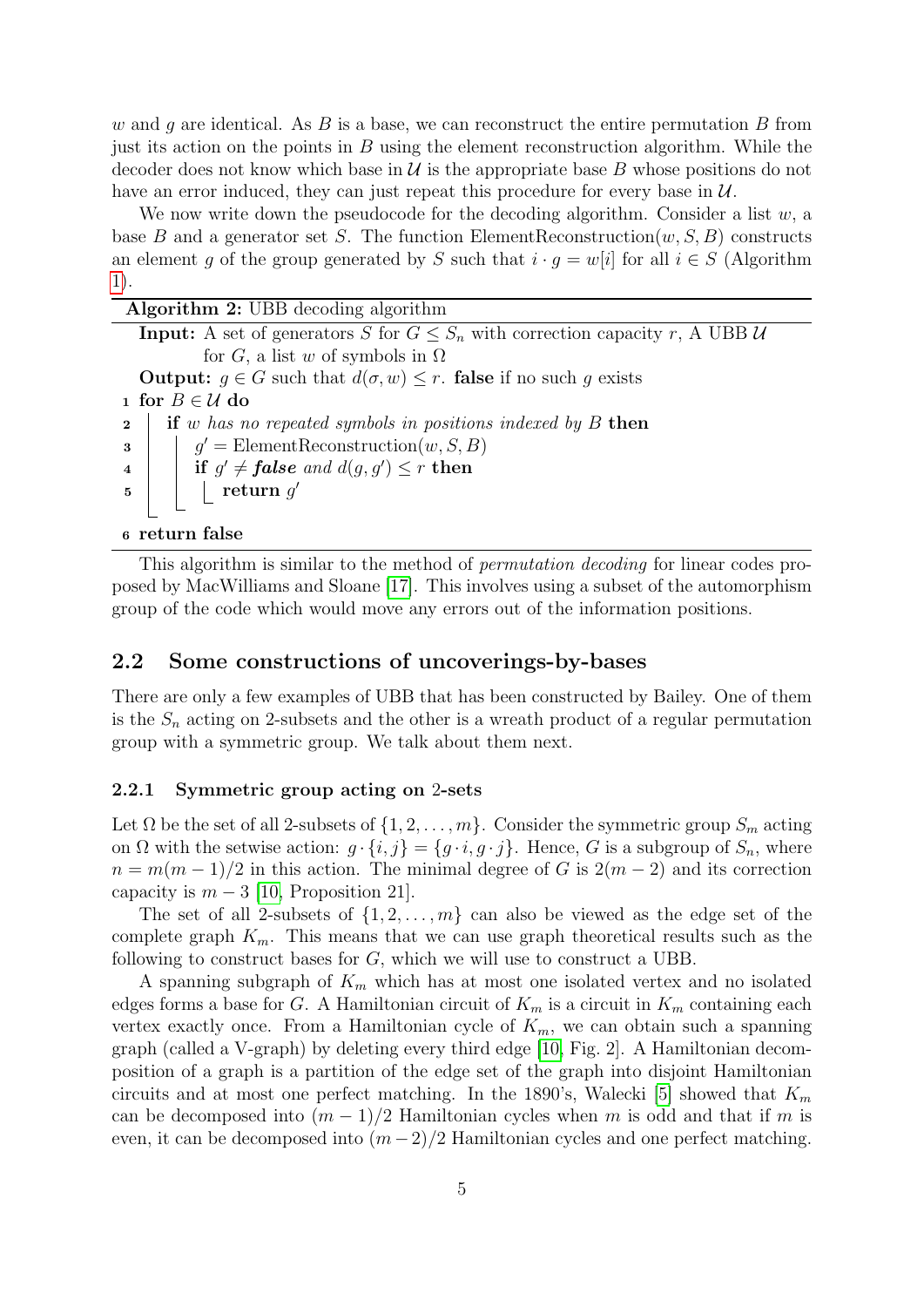Using Walecki's decomposition, we can construct a UBB for G. The UBB is the set of all V-graphs which can be obtained from the Hamiltonian decomposition of  $K_m$  and it can be proved that any r-subset of the edges of  $K_m$  avoids at least one of these V-graphs. For more on this topic the reader is referred to Bailey [\[10\]](#page-23-1). This UBB is of size  $O(m)$ , and each base is of size  $O(m)$ . Hence, we can use this UBB in the decoding algorithm would have time complexity of  $O(m^4) = O(n^2)$ .

#### 2.2.2 Wreath product of regular groups

Let H be a group acting on a set  $\Delta$ . It is called a regular group if, for every  $x, y \in \Delta$ , there exists exactly one  $h \in H$  such that  $x \cdot h = y$ . The permutation code G is the wreath product of  $H$ , a regular permutation group acting on  $m$  points with the symmetric group  $S_n$  acting imprimitively on  $mn$  points.

The group G consists of all tuples of the form  $(h_1, h_2, \ldots, h_n, \sigma)$ , where  $h_i \in H$  and  $\sigma \in S_n$ . We use the symbol 1 to denote the identity element of H and the symbol e to denote the identity element of  $S_n$ . In this section we redefine  $\Omega = [m] \times [n]$  consisting of n copies of the set  $[m]$  as n columns each with m rows. The action of  $g = (h_1, h_2, \ldots, h_n, \sigma)$ on  $(i, j)$  is  $(i \cdot h_{i \cdot \sigma}, j \cdot \sigma)$ . The group  $S_n$  acts on the columns and the group  $H^n$  acts on the rows. As a regular group acting on m points has size m,  $|G| = m^n n!$ .

**Theorem 2.1.** The minimal degree of G is m and its error correction capacity is  $\lfloor \frac{m-1}{2} \rfloor$ .

*Proof.* Consider the group element  $(h, 1, \ldots, 1, e)$  for some  $h \in H$ . This permutation moves all the points in the first column and fixes all the other points. Hence the minimal degree of  $H$  is less than or equal to  $m$ . We now show that any non identity permutation in G moves at least m points. Consider a permutation  $(h_1, h_2, \ldots, h_n, \sigma)$ . If  $\sigma$  is not the identity, it must move all the points in one of the columns to another column and hence moves at least m points. If  $\sigma$  is the identity permutation, at least one of the  $h_i$  must be a non identity element of  $H$  which will move all  $m$  points in that column.  $\Box$ 

**Theorem 2.2.** Any subset of  $\Omega$  forms an irredundant base for G if and only if it has exactly one point from each column of  $\Omega$ .

Proof. Consider any set S which does not contain any points from the first column. The permutation  $(h, 1, \ldots, 1, e)$  fixes every point in S. Hence, S cannot be a base for G. To prove the converse, consider the following set  $\{(x_1, 1), (x_2, 2), \ldots, (x_n, n)\}\)$  with each  $x_i$ belonging to the i<sup>th</sup> column. Suppose here exists  $g = (h_1, h_2, \ldots, h_n, \sigma)$  that fixes each of these points. As  $(x_i, i) \cdot g$  must lie in the i<sup>th</sup> column for each i, this implies that  $\sigma$  must be the identity permutation. Hence, the action of g on  $x_i$  is  $x_i \cdot h_i$ . As the action of H on  $[m]$ , is regular, this implies that each  $h_i$  is the identity.

We have proved that  $B$  is a base for  $G$  if and only if  $B$  contains at least one point from each column of  $\Omega$ . If B has more than one point from some of the columns of  $\Omega$ , we can obtain a subset of B which contains exactly one point from each column of  $\Omega$  and is a base for G. This means that B must be redundant. Hence, we have proved that B is a irredundant base for G if and only if it has exactly one point from each column of  $\Omega$ .  $\square$ 

Using this theorem, we can now construct a UBB for G. Each row for of  $\Omega$  forms a base and a collection of  $r + 1$  rows would form a UBB for G, where  $r = \left\lfloor \frac{m-1}{2} \right\rfloor$ . This is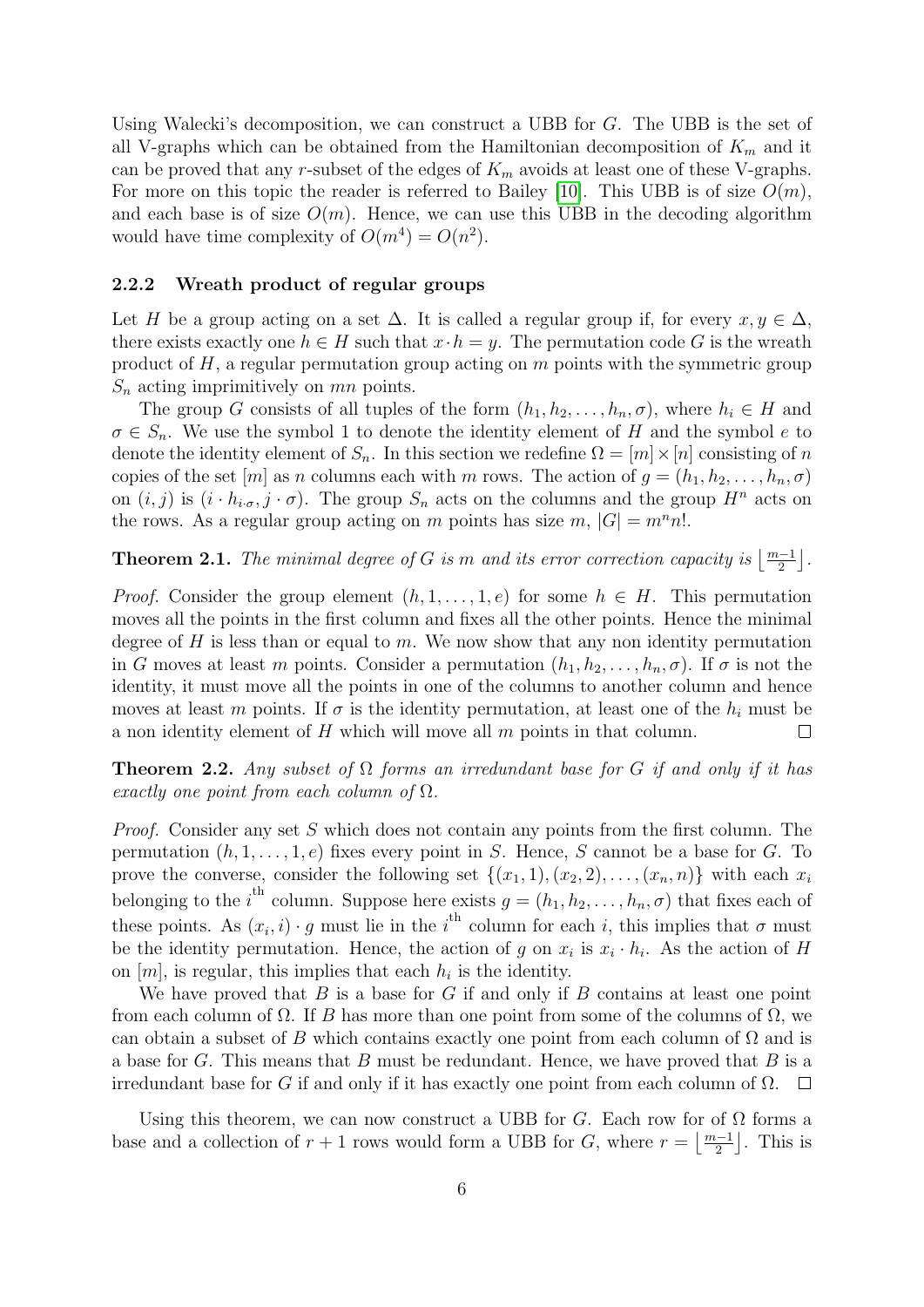because any subset of size r will intersect with at most r of those bases described in the UBB and hence, disjoint from at least one of those bases.

Having obtained a UBB, we can use it in the decoding algorithm to obtain one which runs in  $O(m^2n^2)$ .

### <span id="page-6-0"></span>2.3 An alternative decoding algorithm for wreath product

In this section, we present a simple decoding algorithm introduced by Bailey, which uses majority logic principles for the wreath product groups and compare its performance to the original UBB algorithm. For simplicity, we assume the group  $H$  to be the cyclic group  $C_m$ , although this algorithm can be extended to any regular group.

Consider a permutation  $g$  in  $G$ , with less than  $r$  errors induced to form a word  $w$ . The permutation g acts on  $\Omega$ , which as we noted before, can be viewed of as n copies of the set  $[m]$  as n columns each with m rows. Firstly, we rewrite each member of  $\Omega$ and the letters in the received word in the form  $(i, j)$ , with  $i \in [m]$  and  $j \in [n]$ . The columns of  $\Omega$  form a complete block structure for G. As less than  $r = \lfloor \frac{m-1}{2} \rfloor$  errors were introduced, the majority of positions in each block will contain the correct symbol. Let g be of the form  $(h_1, \ldots, h_n, \sigma)$  where each  $h_i$  is a cyclic shift. In the  $j^{\text{th}}$  column, we consider the i<sup>th</sup> position which contains the tuple  $(p, q)$ , and calculate the number  $p - i$ , which corresponds to the cyclic shift in that block. We set the value of  $h_j$  to be the most frequently occurring cyclic shift and we set  $j \cdot \sigma$  to be the most frequently occurring value of q in that block. When we repeat this procedure for each block, we can obtain the cyclic shifts corresponding to each  $h_j$  and obtain  $\sigma$  by computing its action on each  $j \in [n]$ . We now convert g from the form  $(h_1, \ldots, h_n, \sigma)$  to that of a permutation acting on Ω.

We now estimate the complexity of this algorithm. The first part of the algorithm involves splitting the word into blocks and rewriting each symbol. This could be done in constant time for each position. Computing the value of the block label and the cyclic shift for each position involves some integer arithmetic which would also take a constant amount of time for each position. Hence this would take  $O(mn)$  time.

The second part of the algorithm involves finding the most frequently occurring value of the block value and cyclic shift in each block. Let's consider the part where we find the most frequently occurring value of the cyclic shift. We maintain an auxiliary list of size  $m$ , with each position corresponding to the frequency of that cyclic shift. We iterate through the block, compute the cyclic shift for each location of the block and update its frequency in the auxiliary list. This procedure takes  $O(m)$  time. We then go through the auxiliary list to find the most frequently occurring cyclic shift. We do a similar procedure for finding the action of  $\sigma$  on the block using an auxiliary list of size n and would hence take  $O(n)$  time. This procedure is repeated for each block.

The final part of the algorithm, which involves converting the reconstructed word back to a permutation form can be done with  $O(mn)$  arithmetic operations. Hence, the algorithm takes  $O(mn)$  time if  $m > n$  and  $O(n^2)$  time if  $n > m$ . This is faster than the UBB algorithm for the same group, which would take  $O(m^2n^2)$  time.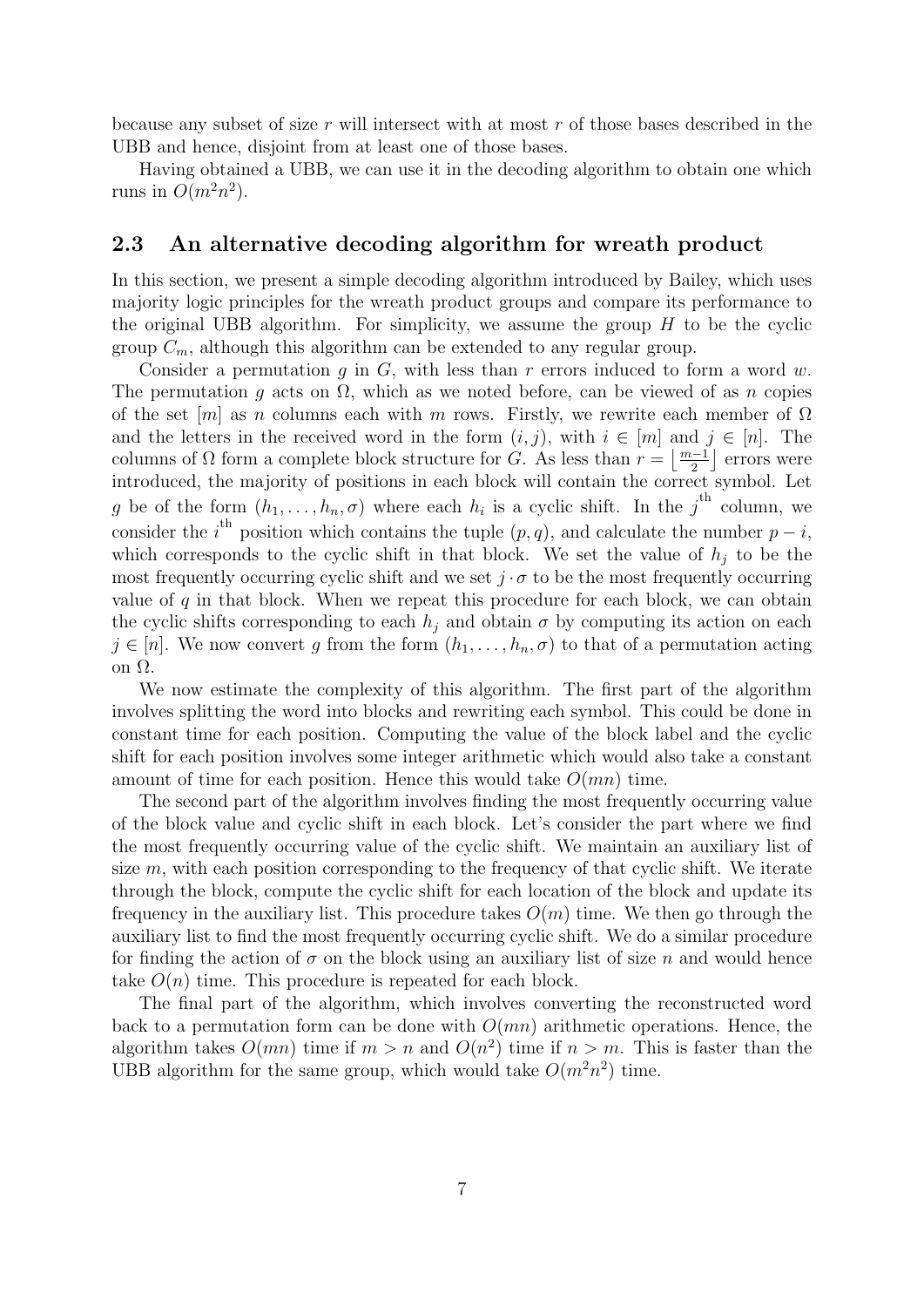#### <span id="page-7-0"></span>2.3.1 Decoding more than  $r$  errors

In fact, the algorithm described above can correct more than  $r$  errors, as long as the majority of elements in each block are correct. Hence there are some error patterns with even up to nr errors which can be decoded using this algorithm. Bailey obtained the following expression for the number of error patterns of a certain length which can be corrected by this algorithm (an error pattern is a certain set of positions on which the errors are induced).

Let k be a positive integer. Let  $P_{n,r}(k)$  be the set of all partitions of k into at most n parts with each part having size at most  $r$ . We write down such a partition in the form  $\pi = \{(i, f_i)|\sum_i if_i = k\}$ , where  $f_i$  is the number of times the number i appears in the partition. For a partition  $\pi$ , we define the quantity  $c_i$  to be  $c_i = \sum_{j=1}^{i-1} f_i$ , which is the number of parts in  $\pi$  of size strictly less than *i*.

**Theorem 2.3.** For an integer  $k \leq nr$ , the following number of patterns of k errors can be corrected:

$$
E_{n,r}(k) = \sum_{\pi \in P_{n,r}(k)} \prod_{i=1}^r {n - c_i \choose f_i} {m \choose i}^{f_i}
$$

Proof. For a proof, we refer to Bailey [\[8,](#page-23-0) Section 6.7]. It is a farily simple counting argument using these definitions described above.  $\Box$ 

We ran some simulations to find the proportion of error patterns which can be corrected for the case  $m = 5$ , in which case the minimal degree is 5 and has correction capacity 2. In practice a much larger number of errors can be corrected, with a high probability of success.

Using a computer program, we calculate the value of  $E_{n,r}(k)$  for different values of k, and calculate the value of  $\frac{E_{n,r}(k)}{mn}$  to obtain the probability that the alternate decoding algorithm succeeds. We plot this for  $n = 100$ :

We can deduce from the data the algorithm can decode 95 percent of error patterns of length up to 19, 90 percent of error patterns of length up to 24, 80 percent of error patterns of length up to 31, and 50 percent of error patterns of length up to 46.



Figure 1: Plot of fraction of errors that can be corrected for  $n = 100$ ,  $m = 5$ 

Interestingly, with the probability of success fixed, the number of errors which can be corrected increases with  $n$ . This is despite the minimal degree (and hence the correction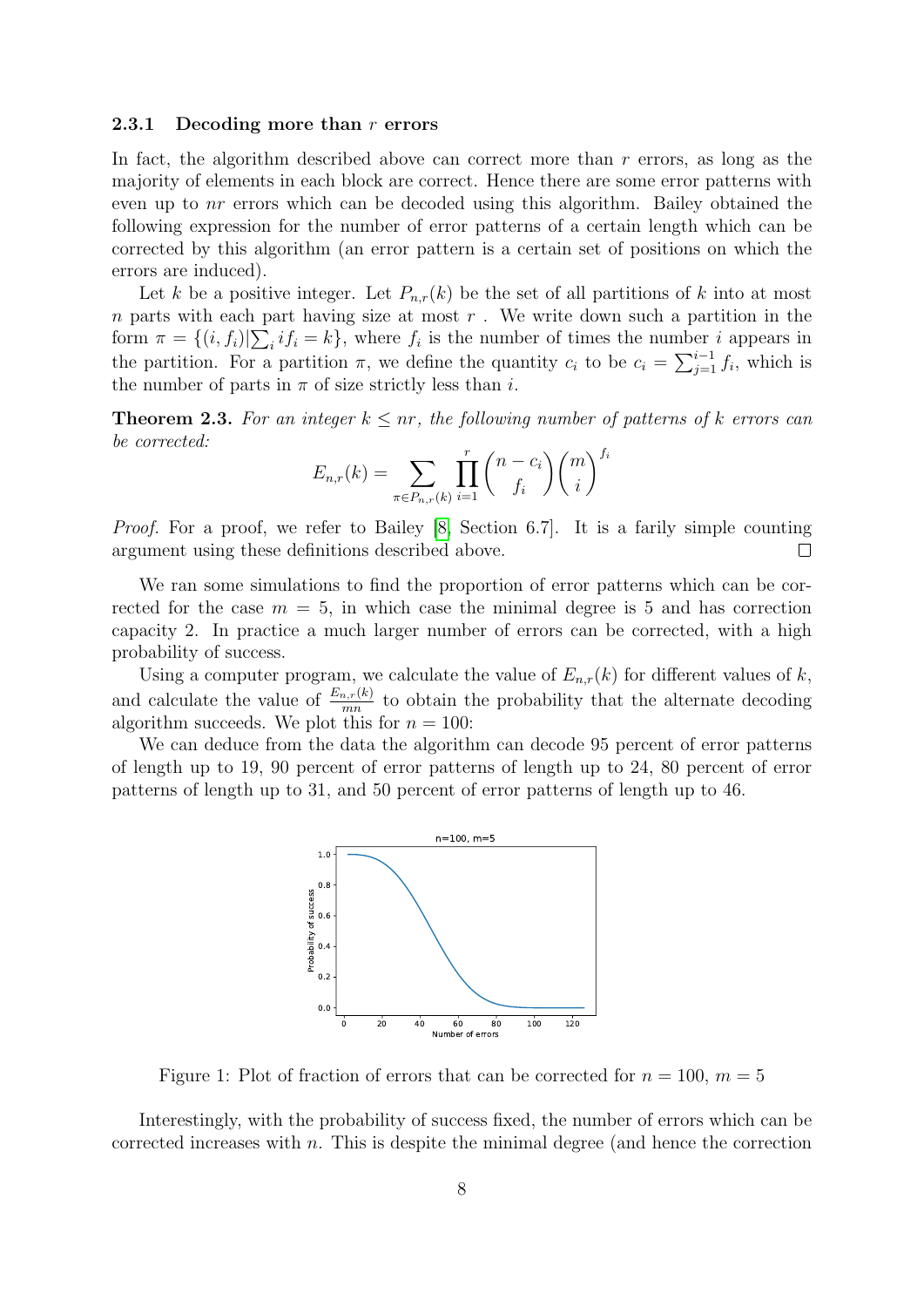capacity) remaining the same. We plot the number of errors which can be plotted with 95 percent probability of success, with respect to  $n$ , both in terms of absolute number of errors which can be corrected and in terms of the error rate, which is the ratio of the error induced to the degree of the permutation group. Unlike the correction capacity which increases with  $n$ , the error rate seems to decrease slightly as  $n$  increases.



Figure 2: Plot of error correction capacity at 95% probability of success

## <span id="page-8-0"></span>3 The subgroup distance problem

In this section, we investigate the computational complexity of decoding permutation codes.

Given a permutation  $\sigma \in S_n$  and a set of generators for a permutation group  $G \leq S_n$ , the group membership testing problem is to determine if  $\sigma$  is a member of G. With a base and a strong generating set, this problem can be solved efficiently using a procedure called sifting. The natural generalisation of the group membership testing problem would be to find a permutation in G whose action on  $\Omega$  agrees with the target permutation in as many positions as possible. Unlike membership testing, there is no efficient algorithm to solve this problem, with the best known algorithms being exponential in the size of the input.

**Problem 3.1** (Subgroup distance problem). Given a group  $G \leq S_n$ , a permutation  $\sigma$ and a natural number k, does there exist a permutation  $g \in G$  whose action is identical to that of  $\sigma$  on at least k points out of  $n$ ?

For a given permutation  $\sigma$  and a group G, let q be the permutation in G whose action is identical to that of  $\sigma$  on the maximum number of points, say k. If k is equal to n,  $\sigma$  is a member of G. Otherwise, the closer k is to n, the closer  $\sigma$  can be said to being a member of G. The Hamming distance between q and the group  $G$  is defined to be  $d(\sigma, G) = n - k$ . The subgroup distance problem can be viewed as the problem of computing this distance. The problem of decoding a general permutation code can be viewed as the subgroup distance problem along with a promise that the distance between the permutation and the group is less than the error correction capacity. This problem and generalisations of it using different metrics on permutation groups were studied by Buchheim et al [\[14\]](#page-23-7) who showed that it is NP-complete, which means that it cannot be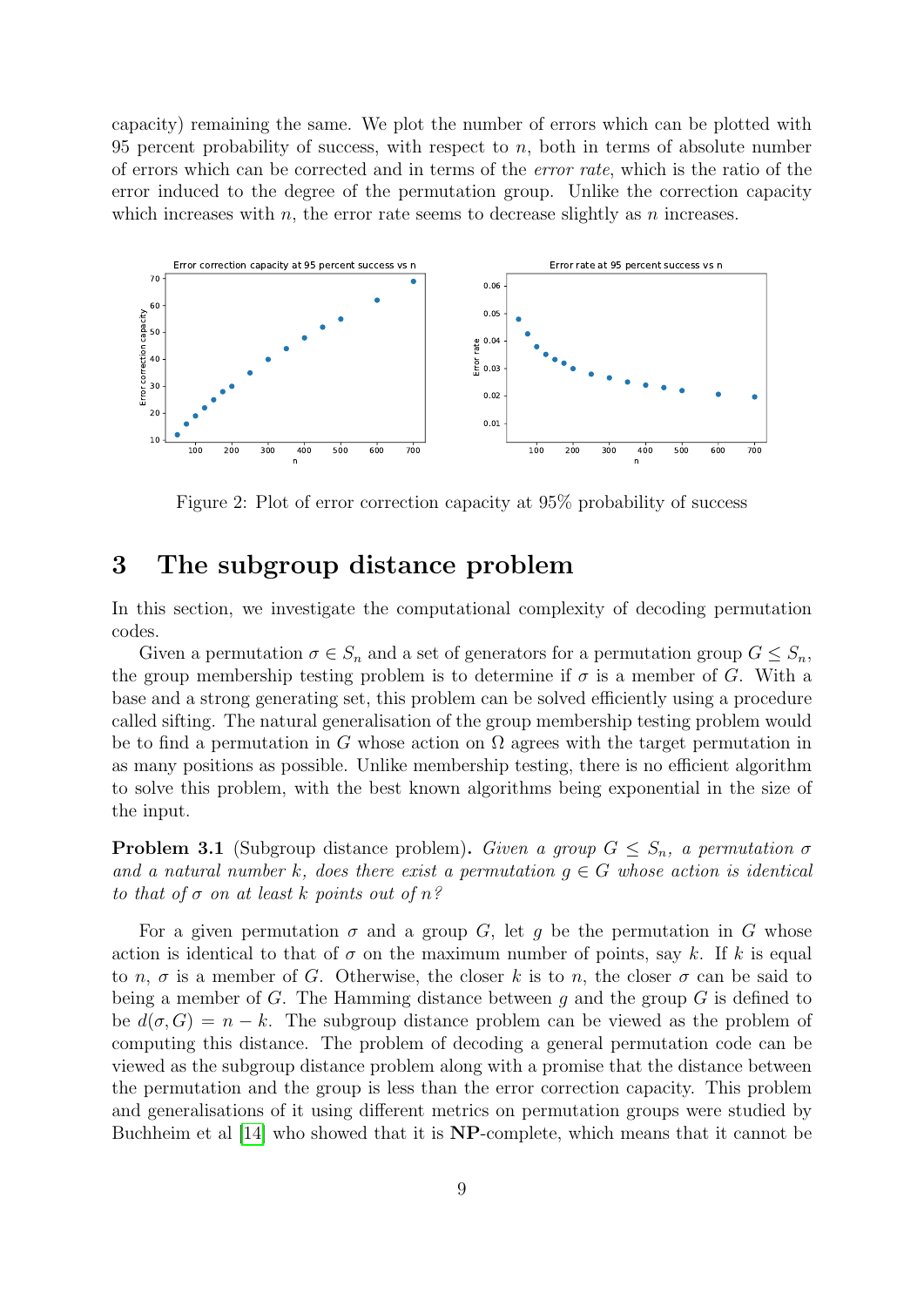solved in polynomial time unless  $P = NP$ . Arvind and Joglekar [\[7\]](#page-23-8) also studied this problem and similar weight problems in permutation groups for several metrics.

### 3.1 Computational complexity

In this section, we investigate the computational complexity of the subgroup distance problem. We now show that it is NP-complete by proving the existence of a polynomial time reduction from the Max-2-SAT problem, which is known to be NP-complete.

In computational complexity theory, we say that problem A is at least as hard as problem B if there exists an algorithm, called a reduction that runs in polynomial time and converts every instance of problem B to an instance of problem A. This means that an algorithm that solves problem A efficiently would also solve problem B efficiently. The complexity class P denotes the set of problems that can be efficiently (in polynomial time) solved. The complexity class  $NP$  denotes those whose solutions can be efficiently verified. An NP-hard problem is a problem in which is at least as hard as every other problem in NP. Assuming that  $P \neq NP$ , as is widely believed, this means that polynomial time solutions to NP-hard problems are not possible.

The problem of boolean satisfiability (SAT) was independently proved by Cook and Levin to be at least as hard as every other problem in NP. Most other problems are generally proved to be NP-hard by coming up with a reduction from another problem which is known to be **NP**-hard, eventually tracing back to SAT. For more details on NP completeness and reductions, we refer to [\[6\]](#page-23-9).

Boolean variables are variables which can be either True or False. Boolean expressions are built from boolean variables using three logical operations– AND  $(\wedge)$ , also called conjunction, OR  $(V)$ , also called a disjunction and negation, or NOT  $(\bar{\cdot})$ . The AND and OR operations take two variables as input and give out one as output while the negation operation takes in one as input and gives out one as output. Given two boolean variables x and y,  $x \wedge y$  is True if and only if x and y are both True, and  $x \vee y$  is True if and only if either x or y TRUE. The negation of a variable,  $\bar{x}$  is TRUE if and only if x is FALSE. An example of a boolean expression would be  $(x_1 \vee x_2) \wedge \overline{x_3}$ . A boolean expression is set to be satisfiable if there exists an assignment to the variables such that the truth value of the whole expressions is True. For more details, we refer to [\[15\]](#page-23-10). It is possible to simplify every boolean expression into the following form, called the conjunctive normal form. The new expression may, however be exponentially longer.

**Definition 3.1** (Conjunctive normal form). A formula is said to be in  $k$ -CNF form, if it is a conjunction of one or more clauses, where each clause is a disjunction of exactly k variables.

The expression  $\Psi = (x_1 \vee \overline{x_2} \vee x_5) \wedge (x_1 \vee \overline{x_3} \vee x_4) \wedge (\overline{x_1} \vee \overline{x_4} \vee x_5)$  is an example of an expression in 3-CNF form.

**Problem 3.2** (k-SAT). Given a boolean expression  $\Psi$  in k-CNF form, with n variables and m clauses, does there exist an assignment to these variables such that  $\Psi$  is satisfied?

The k-SAT problem is also NP-hard for  $k > 3$  [\[15,](#page-23-10) LO2, Appendix A9]. The 3-SAT problem is a fundamental problem in theoretical computer science, and many important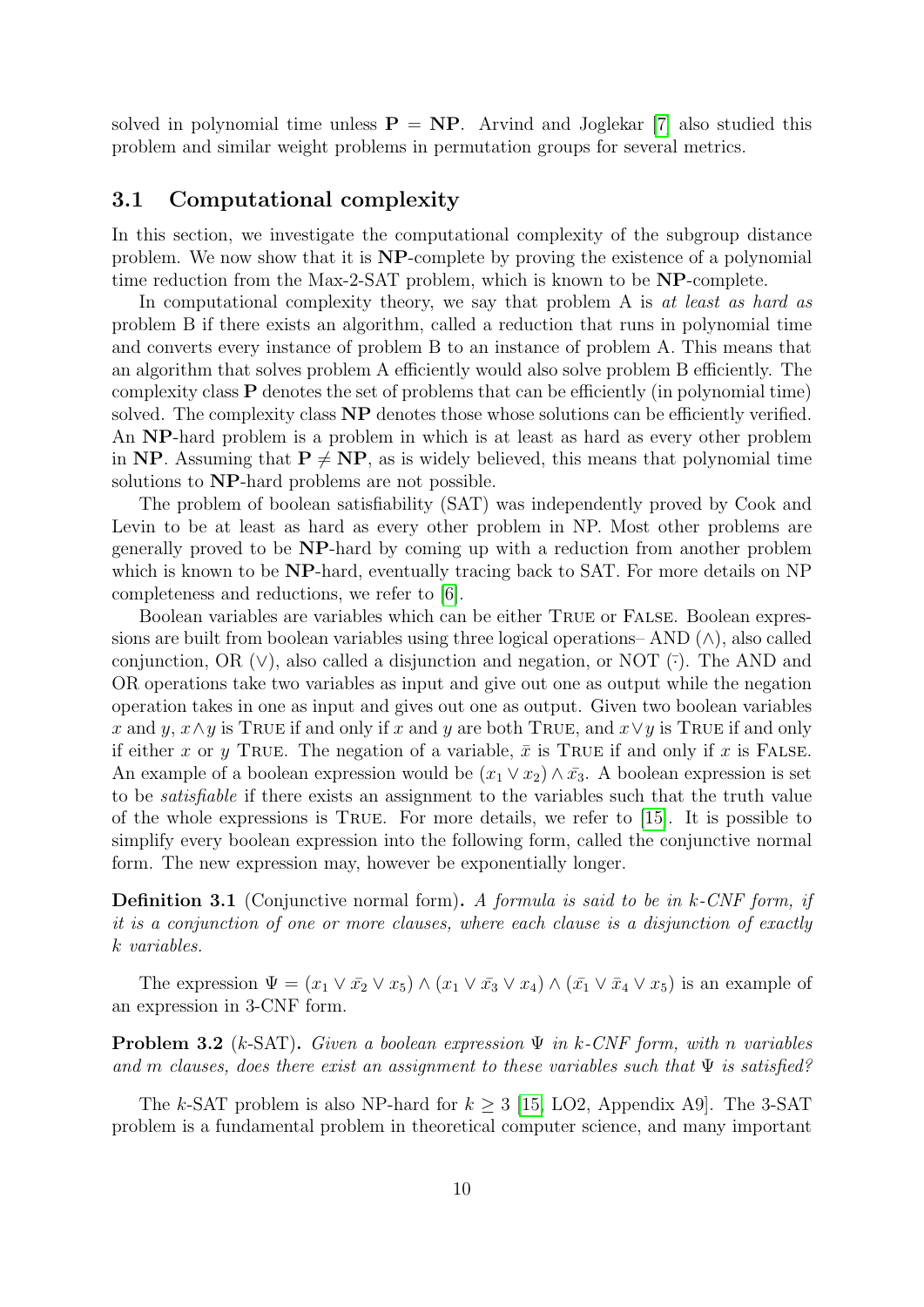problems in graph theory and combinatorial optimisation have been proven to be NPhard by obtaining reductions from it. The problem of 2-SAT is solvable in polynomial time. The problem of determining an assignment to an instance of 2-SAT that maximises the number of satisfying clauses, is NP-hard [\[15,](#page-23-10) LO5, Appendix A9].

**Problem 3.3** (MAX-2-SAT). Given a 2-CNF formula  $\Psi$  with n variables and m clauses and a natural number  $k \geq 0$ . Does there exist an assignment to the variables that satisfies at least k of the clauses?

We now show the existence of a reduction from MAX-2-SAT to the subgroup distance problem. This reduction is an algorithm that takes in an instance of max-2-SAT and outputs and instance of the subgroup distance problem. We note that the permutation group that this reduction outputs are always abelian and have exponent 2. This means that the problem remains NP-hard even in this restricted class of inputs.

Now, we prove that the subgroup distance problem is NP-hard by constructing a reduction from max-2-SAT.

**Theorem 3.1.** There exists a reduction f that runs in polynomial time that maps every instance of MAX-2-SAT on n variables to an instance  $(G, \sigma, k')$  of the subgroup distance problem with the property that  $|G| = 2^n$ .

*Proof.* Let  $(\Psi, k)$  be an instance of MAX-2-SAT with m clauses  $C_1, C_2, \ldots, C_m$  with n variables  $u_1, u_2, \ldots u_n$ . We create an instance  $(G, \sigma, k')$  of the subgroup distance problem with G acting on 6m points,  $|G| = 2^n$  and  $k' = 4k$ .

Corresponding to each clause  $C_j$ , we define the clause gadget  $X_j = \{x_{j,1}, \ldots, x_{j,6}\}\$ consisting of 6 points, and define the set  $\Omega$  to be the union of all these clause gadgets. For every variable  $u_i$ , we define a corresponding generator  $\pi_i$  which acts on  $\Omega$  as follows: A variable can appear in a clause either in the first position or the second position. If  $u_i$  appears in the clause  $C_j$  in the first position, it swaps  $x_{j,1}$  with  $x_{j,2}$  and  $x_{j,3}$  with  $x_{j,4}$ . Then  $u_i$  appears in the clause  $C_j$  in the second position, it swaps  $x_{j,1}$  with  $x_{j,2}$  and  $x_{j,5}$ with  $x_{i,6}$ . If the variable does not appear in the clause at all, it fixes all the points in the clause gadget.

Some of the clauses in  $\Psi$  may contain some negations. The target permutation  $\sigma$  will depend on which clauses and the positions in these clauses these negations occur in. Consider a clause  $C_j$ . If  $C_j$  is of the form  $x \vee y$ ,  $\sigma$  acts on  $C_j$  as  $(x_{j,1}, x_{j,2})(x_{j,3}, x_{j,4})(x_{j,5}, x_{j,6})$ . If  $C_j$  is of the form  $\bar{x} \vee \bar{y}$ ,  $\sigma$  acts on  $X_j$  as  $(x_{j,1}, x_{j,2})$ . If  $C_j$  is of the form  $\bar{x} \vee y$ ,  $\sigma$  acts on  $X_j$  as  $(x_{j,5}, x_{j,6})$ . If  $C_j$  is of the form  $x \vee \overline{y}$ ,  $\sigma$  acts on  $X_j$  as  $(x_{j,3}, x_{j,4})$ .

It remains to show that there exists an assignment for  $\Psi$  satisfying k clauses if and only if there exists a permutation  $g \in G$  whose action on  $\Omega$  is same as that of  $\sigma$  on at 4k points. For an assignment  $A: \{u_1, \ldots, u_n\} \to \{\text{TRUE}, \text{False}\},$  Consider the permutation

$$
g:=\prod_{i:A(u_i)={\rm True}}\pi_i
$$

Consider a clause gadget  $X_i$  corresponding to a clause  $C_i$  containing two variables  $u_{i_1}$ and  $u_{i_2}$ . There are four possible assignments to the variables in the clause. Each clause specifies an assignment to the variables that will not satisfy it, and the other three will. Observe that by construction,  $\pi_{i_1}\pi_{i_2}$  agrees with  $\sigma$  on 4 points of  $X_j$  if  $C_j$  is satisfied and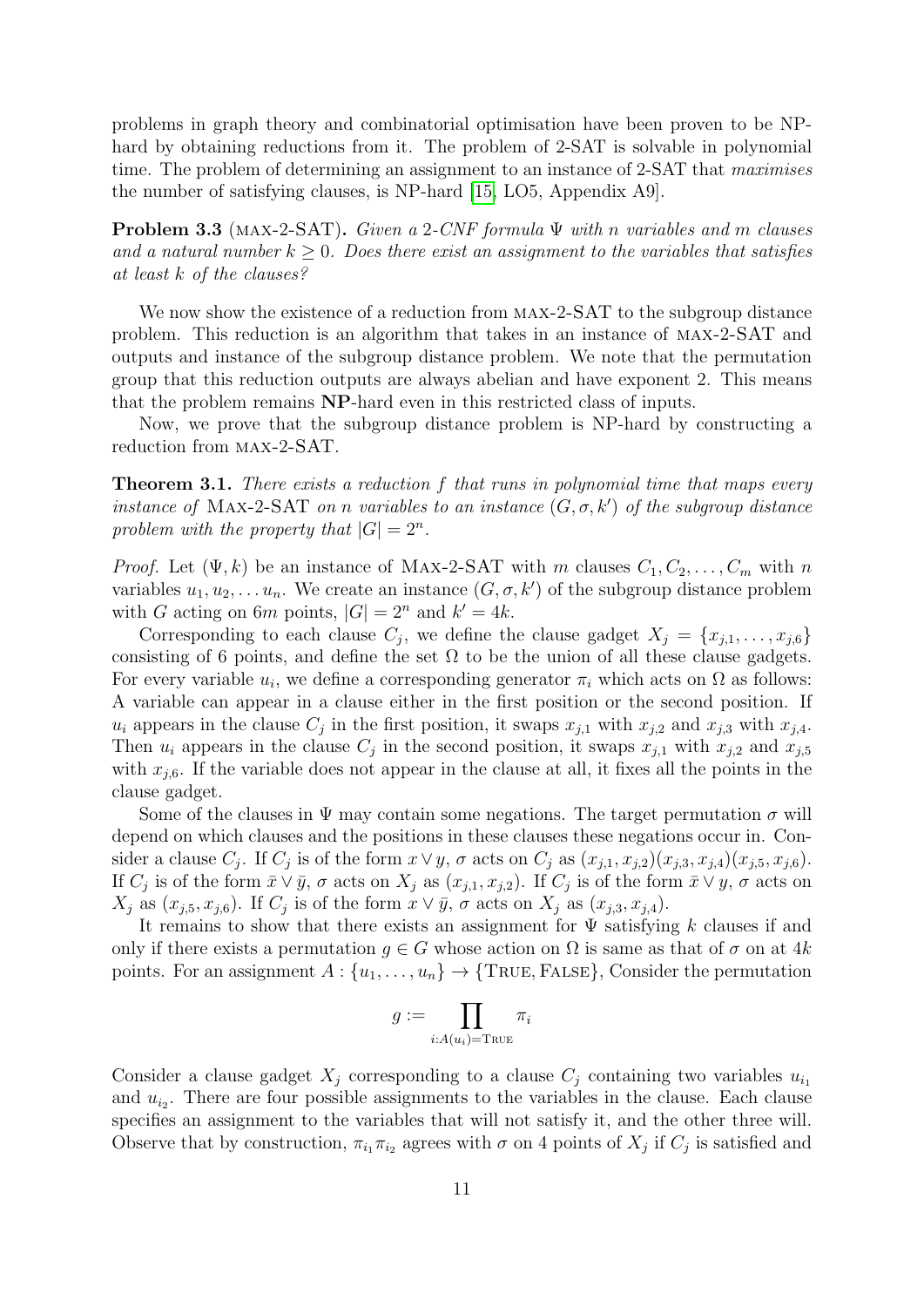it agrees on no points if  $C_j$  is not satisfied. All the other generators fix all points in  $X_j$ . Hence, if k clauses are satisfied,  $\tau$  agrees with  $\sigma$  on exactly 4k points.

Now, assume that there exists  $g \in G$  whose action agrees with that of  $\sigma$  on k' points. As  $g$  is a member of  $G$  and  $G$  is abelian with every element being an involution, it can be uniquely written as a product of the defined generators. We define the assignment  $A: \{u_1, \ldots u_n\} \to \{\text{TRUE}, \text{FALSE}\}\$ by setting  $A(u_i)$  to be True if and only if  $\pi_i$  appears in the composition of g. As before, for any clause, g agrees with  $\sigma$  on 4 points of  $X_j$  if  $C_j$  is satisfied and it agrees on no points if  $C_j$  is not satisfied. Hence, if g agrees with  $\sigma$ on 4k points, A satisfies k clauses of  $\Psi$ .  $\Box$ 

As Max-2-SAT is a NP-hard problem, the existence of such a reduction shows that the subgroup distance problem is also NP-hard, which means that an efficient algorithm to solve it very unlikely. Our reduction is slightly different from the reduction demonstrated by Buchheim et al [\[14\]](#page-23-7). In that paper, the authors kept the target permutation  $\sigma$  to be fixed, while here, this permutation varies depending on the negations in the input Max-2-SAT instance. The advantage of our reduction is that it yields a permutation group of size  $2^n$ , whereas their reduction yields a permutation group of size  $2^{2n}$ . This fact may come in useful if we are to examine the hardness of this problem from a more fine-grained perspective.

It is important to note that this reduction only proves a worst case complexity result. It says nothing about the average case complexity of this problem. In cryptography, we are looking for problems that are hard on average, not just in the worst case. Currently, only lattice-based schemes have such a theoretical backing [\[1,](#page-22-2)[2\]](#page-22-3). We have also just proved a result on the non-promise version of the problem whereas the cryptosystem we propose uses a promise version of the problem. This is similar to the situation in linear coding theory, where Bounded Distance Decoding has not been shown to be NP hard whereas several hardness results are known for the Nearest Codeword Problem. Based on similar assumptions for analogous problems in linear coding theory, we assume that this problem is hard to solve on average too.

# 4 A cryptosystem on permutation error-correcting codes

The McEliece cryptosystem is a very popular cryptosystem using linear codes, first proposed by Robert McEliece [\[18\]](#page-23-11) in 1978. Due to its large key sizes, it never gained a lot of popularity at the time. Recently with the rise of quantum computing, it has gained a lot of attention along with its counterpart proposed by Neiderreiter [\[19\]](#page-23-12) as a post-quantum alternative to currently used public key cryptosystems. Fundamentally, the McEliece cryptosystem uses two linear codes, one kept private and another made public with the two codes being equivalent in the following way:

**Definition 4.1.** Consider two [n, k] linear codes  $C_1$  and  $C_2$  generated by the generator matrices  $G_1$  and  $G_2$ . These codes are considered equivalent if, there exists a non singular  $k \times k$  matrix S and an  $n \times n$  permutation matrix P such that  $G_2 = SG_1P$ 

Consider a linear code C generated by a matrix  $G$ . Pre-multiplying  $G$  by a nonsingular matrix will not change the code it generates, as this is basically a change of basis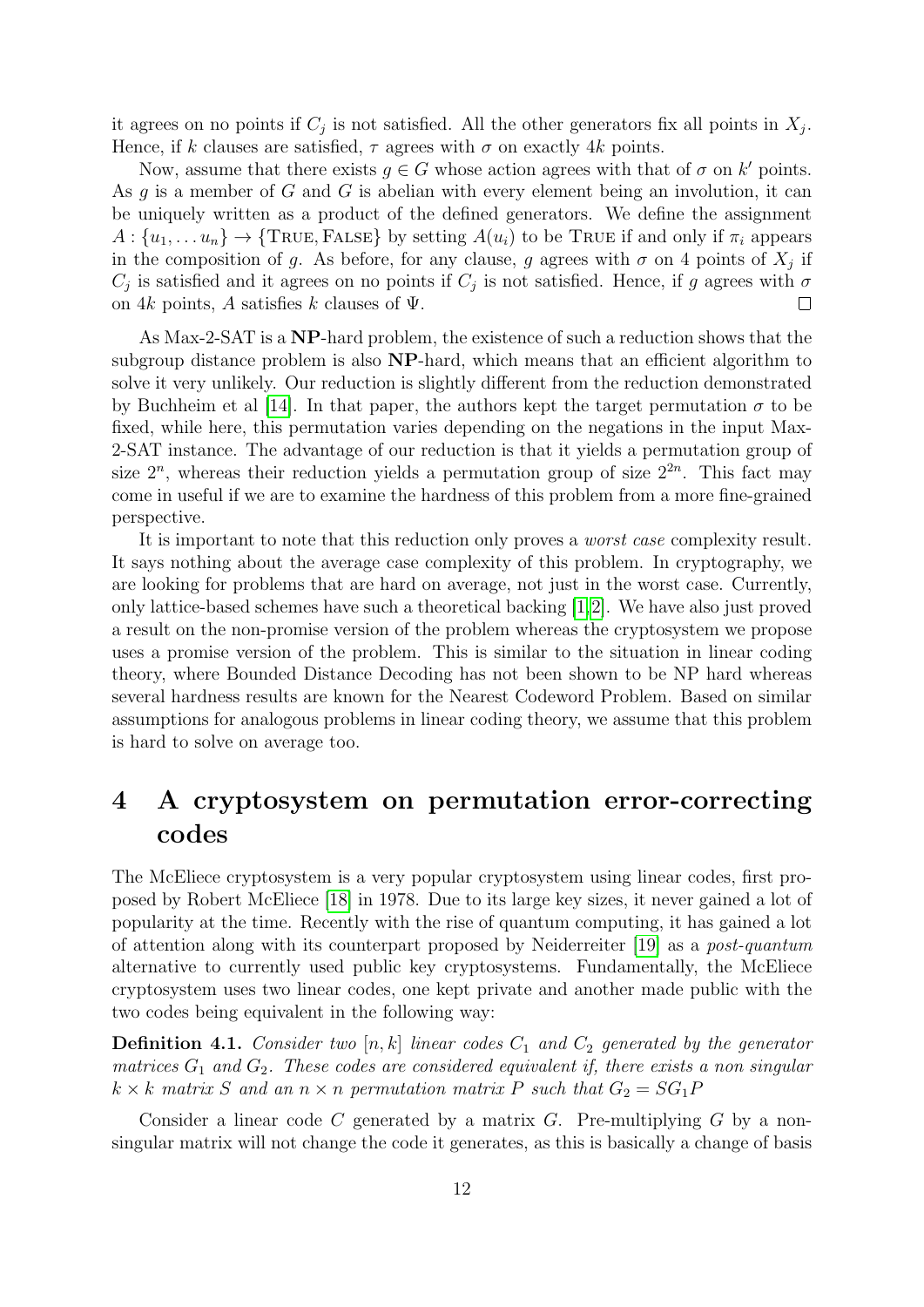for the code C. Post-multiplying G by a permutation matrix creates a new code, one whose codewords are obtained by permuting the positions of the codewords in C by the permutation corresponding to the permutation matrix. In other words, there is a distance preserving map, or isometry between two equivalent linear codes. The principle behind the McEliece cryptosystem is that we have a map between an easy instance and a hard instance of the closest vector problem in linear codes using this distance preserving map. The private key matrix, is chosen from a family of linear codes with a known fast decoding algorithm, but the public key matrix generates a linear code is assumed to not have a fast decoding algorithm. The map between these easy and hard instance is known only to the owner of the private key. This provides the one-way property which is essential to all public-key cryptosystems.

In the previous section, we studied using permutation groups as error-correcting codes. In this section, we investigate the following questions:

- Can we develop a public key cryptosystem similar to the McEliece cryptosystem using permutation codes instead of linear codes?
- Is there any potential advantage of using permutation codes instead of linear codes from the standpoint of cryptography?

The first step in this direction would be to investigate isometries of the symmetric group with the Hamming metric. Let us say we know an isometry  $\phi$  of the Hamming space. We can have the private key as a permutation code  $H$  (which is a subgroup of  $S_n$ ) with an efficient decoding algorithm and the public key as the permutation code  $\hat{H} = \phi(H)$  for which the decoding algorithm will not work. The isometries in the symmetric group were studied and classified by Farahat [\[16\]](#page-23-13) who proved that they are of one of the following types:

- $x \mapsto gxh$  for g and h being fixed members of  $S_n$
- $x \mapsto gx^{-1}h$  for g and h being fixed members of  $S_n$

However the isometries that interest us should be homomorphisms. This is mainly due to practical reasons. We want both the codes H and H to be subgroups of  $S_n$ . This is because a permutation group can be represented efficiently using a generator set. A permutation array without a group structure cannot be represented efficiently this way. Hence, as we want both H and H to be groups. We are interested in isometries of  $S_n$ that map subgroups to subgroups and are homomorphisms.

Now, we combine these ideas to create a public-key cryptosystem. Our ingredients are a permutation code with a fast decoding algorithm and a conjugation map.

## 4.1 A McEliece cryptosystem using permutation codes

In this section, we present a public-key cryptosystem using permutation codes that is similar to the McEliece cryptosystem.

**Private key:** We choose a subgroup H of  $S_n$  with a fast decoding algorithm and a permutation g from  $S_n$  randomly. The private key is a set of generators  $\{h_1, \ldots, h_s\}$ , for  $H$  and  $g$ .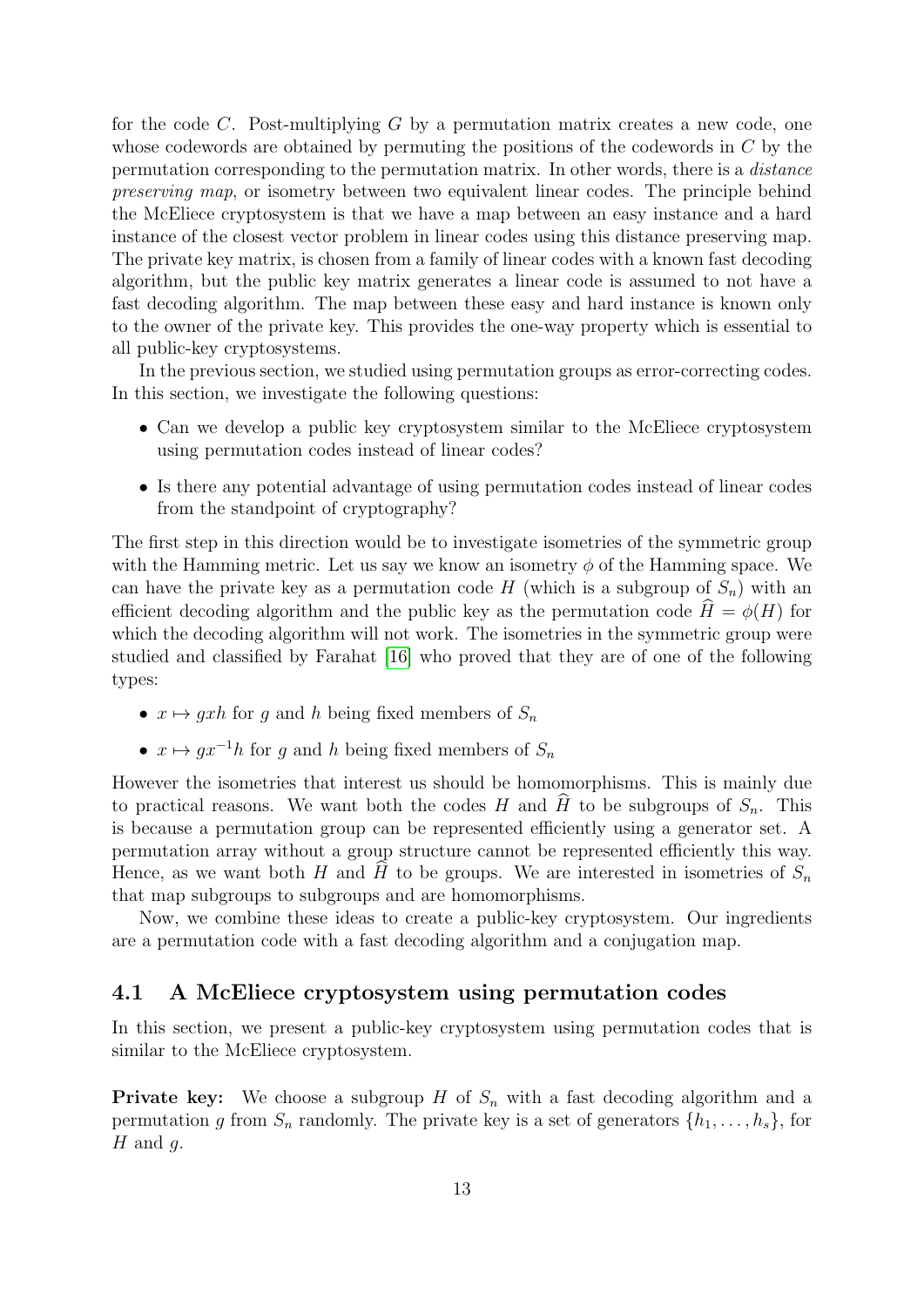**Public key:** The public key is a set of elements  $\{\hat{h}_i\} = \{g^{-1}h_ig\}$  which generate the conjugate group  $\hat{H} = g^{-1}Hg$  and a base B for  $\hat{H}$ . Note that a security assumption is that  $H$  does not have a fast decoding algorithm.

**Encryption:** The plaintext is an  $\hat{h}$  of  $\hat{H}$ . We then introduce r errors to  $\hat{h}$  randomly to create the ciphertext c.

**Decryption:** Once we receive c, we compute  $gcg^{-1}$ . We then use the fast decoding algorithm to obtain h, which is its nearest neighbour in H. We then compute  $\hat{h} = g^{-1}hg$ .

The conjugation map is an isometry of the Hamming space. That is why this cryptosystem work. The distance between  $h$  and  $H$  is equal to the distance between  $h$  and  $H$ . In the McEliece cryptosystem, post-multiplication by a permutation matrix is the Hamming isometry used. The secret scrambler, which just scrambles the basis of a linear code to create a new basis. It doesn't change the linear code. Here, the analogue to that would be the fact that we choose a random set of generators for the conjugate group as the public key.

There is a possibility of using other isometries other than the conjuation map. However, the errors have to be induced more carefully. For example, suppose we have a group  $G \leq S_n$  and a map from G to G which is an isometry on G. Our permutation code is a subgroup  $H \leq G \leq S_n$ . Hence, if we induce errors in H so that the ciphertext c lies in the group G, the cryptosystem using this isometry will work too. As of now, we do not have an example of a situation where doing this would be beneficial.

## 4.2 The security of our cryptosystem

#### 4.2.1 Security assumptions

There are two security assumptions:

- **AS1** Solving the general decoding problem in  $\hat{H}$  is hard. This means that  $\hat{H}$  has no good decoding algorithm.
- **AS2** Inability to construct a subgroup H' of  $S_n$  with generators  $\{h'_1, \ldots, h'_s\}$  and  $g \in S_n$ , such that  $g^{-1}H'g = \hat{H}$  and there is an efficient decoding algorithm in H' that can correct up to r errors.

We now discuss possible attacks on our cryptosystem and it's security in the face of these attacks. Like the McEliece cryptosystem, attacks on this cryptosystem can broadly be classified into two types– unstructured and structural attacks. Unstructured attacks attempt to solve the nearest neighbour problem in  $H$  directly without attempting to obtain the private key. A structural attack would attempt to obtain the private key from the available public information.

The group  $H$  has an efficient decoding algorithm. For the cryptosystem to be secure, the group  $H$  must not have an efficient decoding algorithm. Specifically, if the algorithm used to decode in H can be modified to work for the conjugate group  $\hat{H}$ , the cryptosystem will not be secure. This would be another type of attack which would be specific to the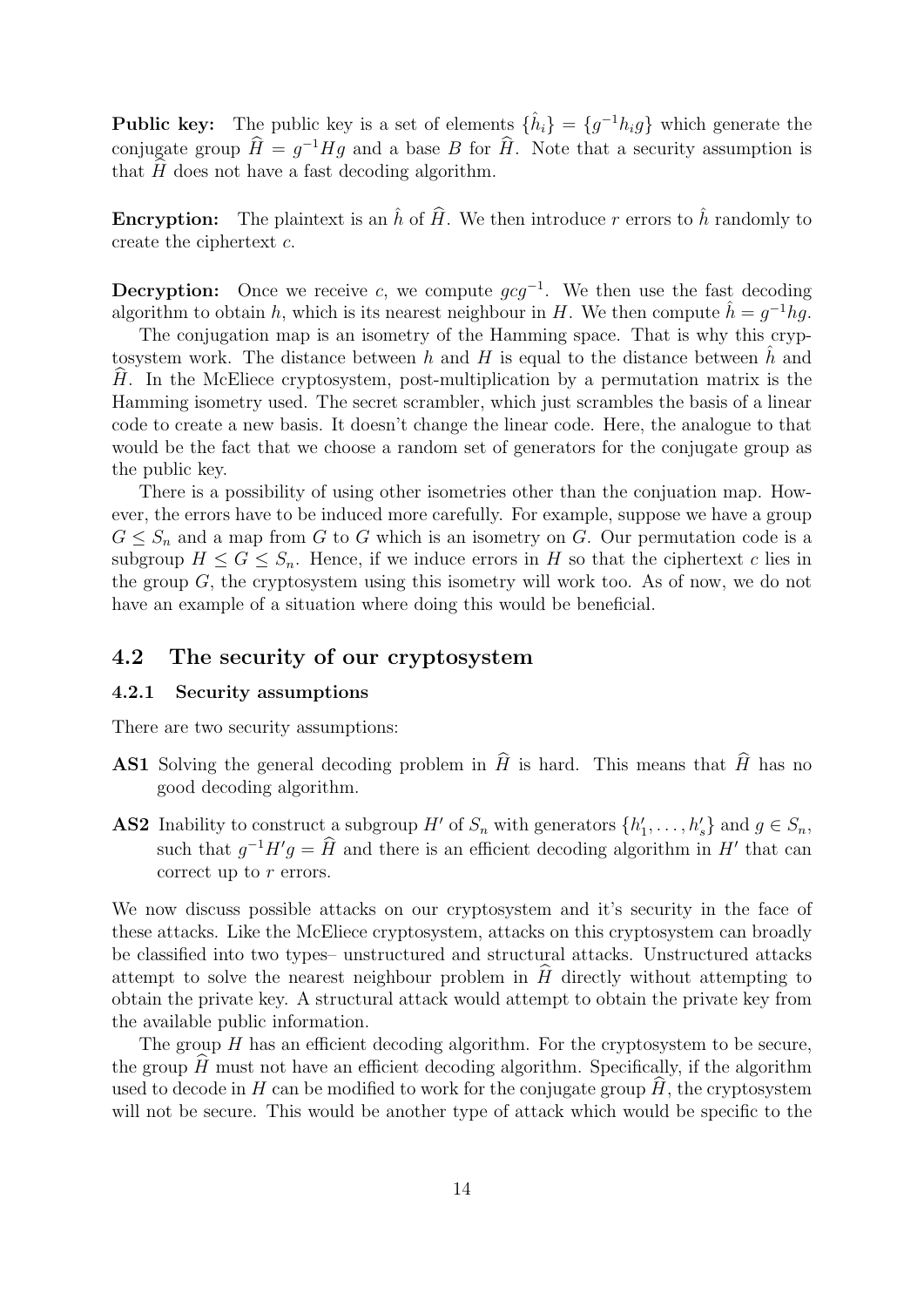cryptosystem using a particular permutation code. Hence, the security of the cryptosystem depends on the structure of the permutation code H used and its decoding algorithm, and not just on parameters like size, correction capacity, etc. This is especially true in the context of structural attacks. Just like the case with the McEliece cryptosystem, we cannot provide any theoretical basis to the claim that the cryptosystem using a certain permutation code is secure. Rather, we construct a cryptosystem and then attempt to come up with attacks to demonstrate its security. Due to the similarity of our cryptosystems with linear code based cryptosystems, which are very well studied and believed to be secure, one good place to start would be to try and extend the well known attacks on the McEliece cryptosystem to our cryptosystem. One of the attacks we consider in this section is the well studied and powerful information set decoding (ISD) attacks on the McEliece cryptosystem. For the case of permutation codes, we have designed an algorithm which is very similar in spirit to the ISD attack and we study its effectiveness.

We now present some generic attacks on our cryptosystem. These attacks work regardless of the choice of the permutation code. Hence, their effectiveness only depend on public parameters like the correction capacity and size of the code. Later, we will demonstrate the existence of a code with parameters that make the cryptosystem secure against these attacks (Section [4.3\)](#page-16-0).

#### 4.2.2 Brute Force Attacks

One obvious method to solve the nearest neighbour problem in  $\hat{H}$  is to enumerate all elements of  $\hat{H}$  and calculate their hamming distance from the ciphertext. This means that  $H$  must be large. Its exact size requirement would depend on the level of security we are looking for.

Another way is to enumerate all possible permutations within a distance of  $r$  from the codeword  $c$  and check if they belong to  $H$  using the sifting procedure. The complexity of this attack would be  $\binom{n}{r}$  $\binom{n}{r}(n-1)^r$ , where n and r are the degree and correction capacity of the group respectively.

#### 4.2.3 Information Set Decoding

One of the more successful attacks on the McEliece cryptosystem uses the technique of information set decoding. The original idea was proposed by Prange [\[21\]](#page-23-14) in 1962 and over the years many improvements on this basic attack have been proposed [\[11,](#page-23-15) [20\]](#page-23-16). For an  $[n, k]$  linear code, it involves picking k coordinates at random and trying to reconstruct the codeword from those positions. It would be successful if the corresponding columns in the generator matrix form an invertible sub-matrix and no errors were induced in those coordinates. We can then recover the codeword from the ciphertext by solving a system of linear equations. We now recreate a version of ISD for permutation codes: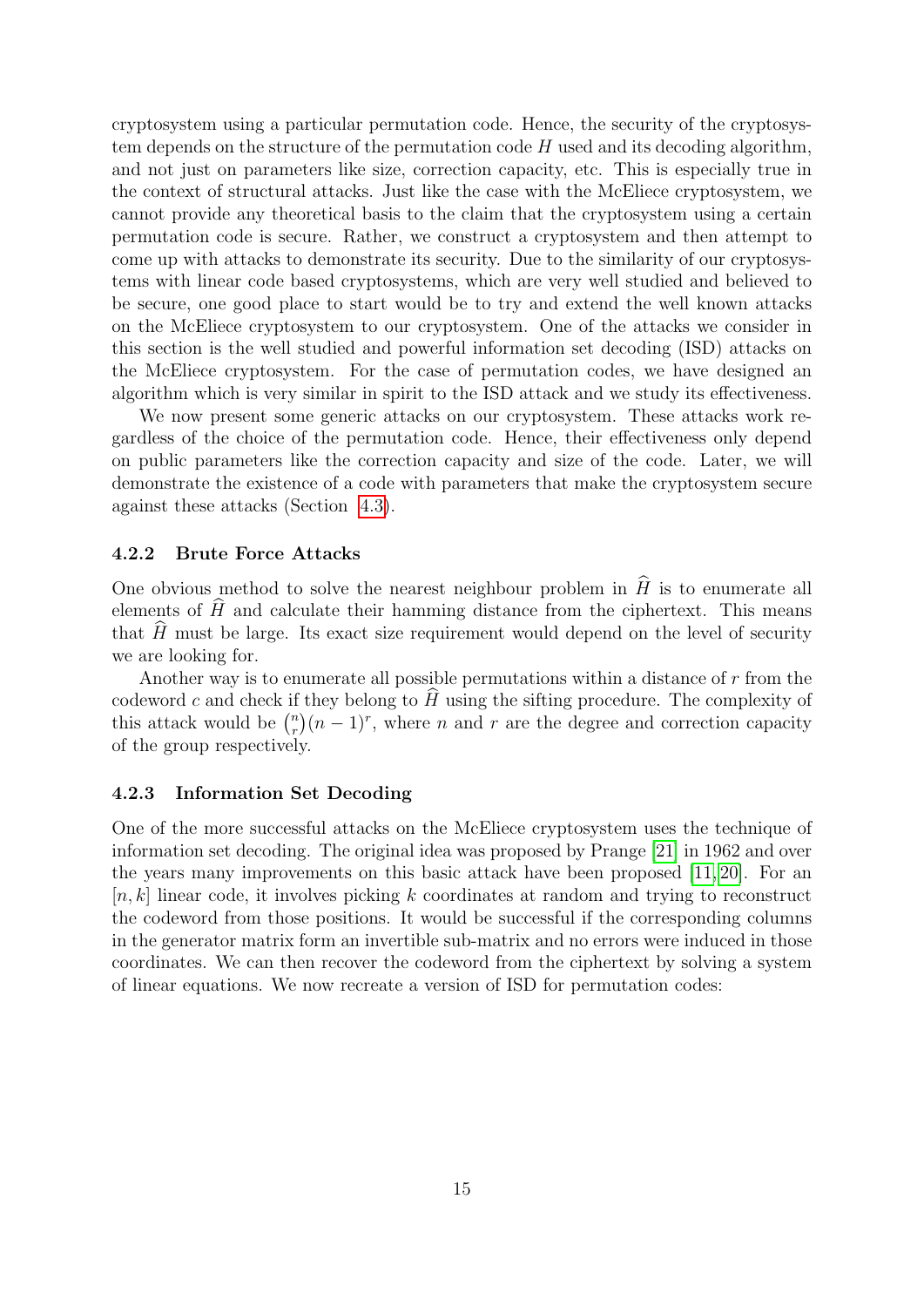#### Algorithm 3: Information Set Decoding

**Input:** generators of  $\widehat{H}$ , A ciphertext c

- <sup>1</sup> Procedure ISD():
- 2 Choose a base B and SGS for  $\widehat{H}$  at random<br>3 if There are no repeated symbols in position
- $if$  There are no repeated symbols in positions indexed by  $B$  then
- 4 Use element reconstruction algorithm to try and find an element  $h \in \hat{H}$ agreeing with  $c$  on these positions.
- 5 if h exists and  $d_H(h, c) \leq r$  then
- $\begin{array}{c|c|c|c} \hline \textbf{6} & \textbf{8} & \textbf{8} & \textbf{7} \\ \hline \end{array}$  return h

7 | return False

<sup>8</sup> Procedure repeated till it succeeds

This algorithm is similar to the uncovering-by-bases decoding algorithm proposed by Bailey, except that here, we do not know what the UBB is and hence, the running time isn't bounded by the size of the UBB. The correctness of this algorithm follows from the proof in Bailey  $[10,$  Proposition 7 in which he shows that given any r-subset of  $\{1,\ldots,n\}$ , there exists a base for H disjoint from it. Each iteration is a success if none of the positions of  $c$  indexed by the chosen base have an error, which occurs with a finite non-zero probability because such a base exists. The performance of the ISD algorithm is identical for the groups H and  $\hat{H}$ . This is because B is a base for H if and only if  $g^{-1}B$ is a base for  $\hat{H}$ , and the algorithm picks a base at random (g is the secret conjugator)

Complexity: The algorithm uses a random procedure to choose a base B for the group. At the same time, a set  $R$  of size  $r$  is chosen uniformly at random and errors are induced in those positions. Before making concrete complexity estimates, we would like to make some observations. First, it is clear that if there are more error positions, the probability that the information set doesn't have any errors is lower and hence the complexity of the attack increases with r. Also, if the size of the base chosen is small, the probability that the positions indexed by this base doesn't have any error positions is high. Hence the complexity of the attack increases with  $k$ , the expectation of the length of the base.

Let  $E_B$  denote the event that the algorithm chooses subset  $B$  as a base for the group. Conditioned on the event  $E_B$ , an iteration of the algorithm succeeds if the sets R and B are disjoint. Because the set R is chosen uniformly at random from  $\{1, \ldots, n\}$ ,

$$
Pr[\text{Success}|E_B] \ge \frac{\binom{n-|B|}{r}}{\binom{n}{r}}.
$$

As this probability depends only on the size of  $B$  and not on the set  $B$  itself, we can obtain an expression for the probability of an iteration of the algorithm succeeding:

$$
Pr[\text{Success}] \ge \sum_{k} Pr[\text{Success}||B| = k] Pr[|B| = k] = \sum_{k} \frac{\binom{n-k}{r}}{\binom{n}{r}} Pr[|B| = k].
$$

Let  $k_{\text{max}}$  be the size of the irredundant base of largest size of H. As the  $Pr[\text{Success}|E_B]$ decreases as the size of the base increases, we can obtain the following lower bound on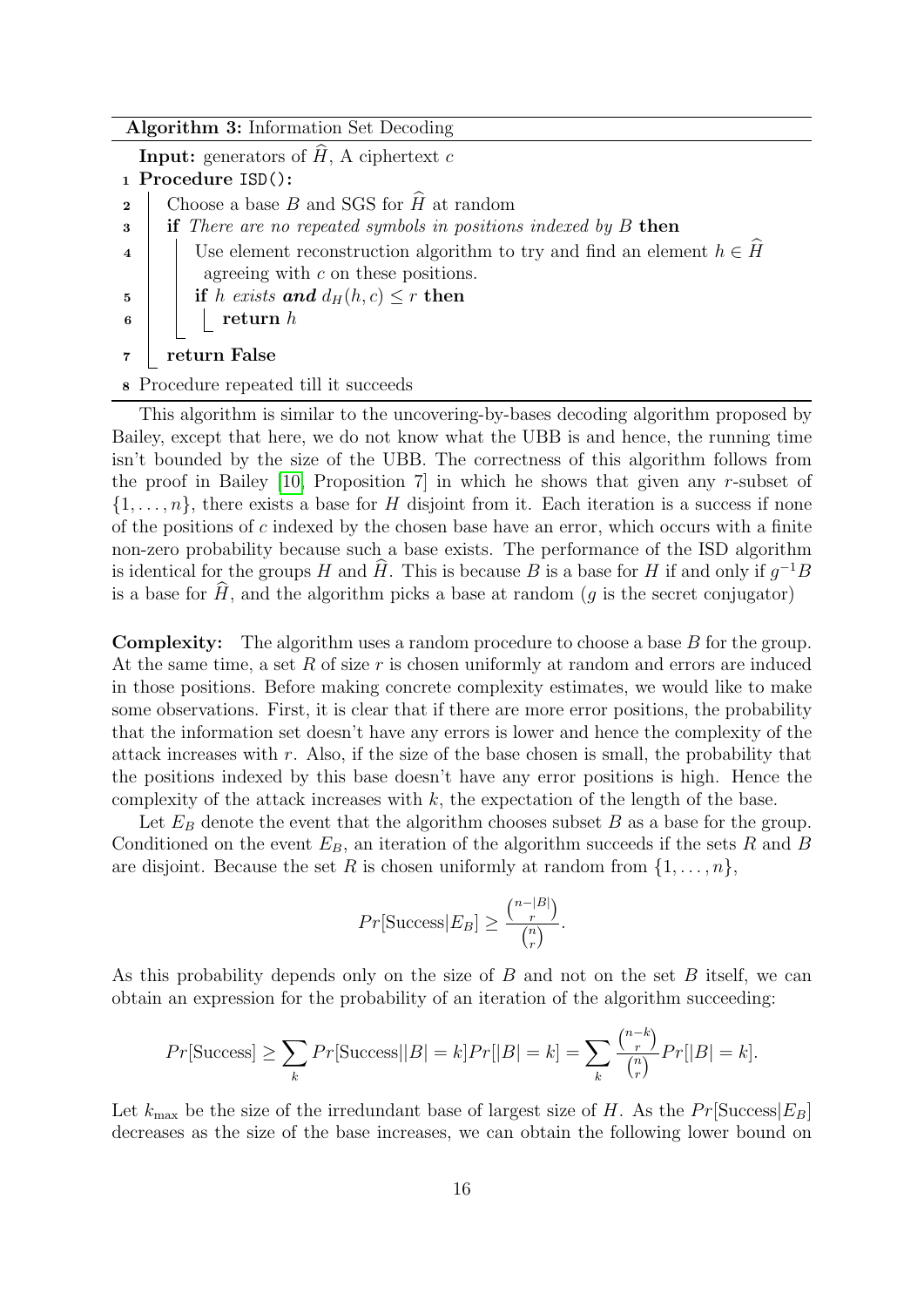the probability of the algorithm succeeding:

$$
Pr[\text{Success}] \ge \frac{\binom{n - k_{\text{max}}}{r}}{\binom{n}{r}}
$$

This is a Monte Carlo algorithm, which decodes correctly with probability  $Pr[\text{Success}]$ , and otherwise returns false. If we repeat the algorithm till it succeeds, we obtain a Las Vegas algorithm that always decodes correctly but has a running time which is a random variable with expectation  $1/Pr[\text{Success}]$ . It is also important to note that as each iteration is independent, this attack can be very effectively parallelized. Using the following well known formula for binomials,

$$
\binom{n}{r} = \Theta\left(2^{H_2\left(\frac{r}{n}\right)n}\right)
$$

we can show that this algorithm has expected complexity:

<span id="page-16-1"></span>
$$
\Theta\left(2^{\alpha(k_{\max},r)n}\right) \tag{3}
$$

where  $H_2(p) = -p \log_2 p - (1-p) \log_2(1-p)$  is the binary entropy function and  $\alpha(k, r) =$  $H_2\left(\frac{r}{n}\right)$  $\binom{r}{n} - \left(1 - \frac{k}{n}\right)$  $\frac{k}{n}$ )  $H_2$   $\left(\frac{r}{n-1}\right)$  $\frac{r}{n-k}$ ). The running time increases with both error rate and information rate.

The security level of a cryptosystem is measured using the amount of computational resources needed to break it. It is often expressed in terms of 'bits', where a cryptosystem that is b-bit secure requires  $2<sup>b</sup>$  operations to be broken. For asymmetric cryptosystems, this security level is obtained using the running time of the best known attacks on them. Using the ISD, attack, we can now obtain the following necessary condition for our cryptosystem to have b-bit security:

$$
\alpha(k_{\max}, r)n \ge b \tag{4}
$$

Hence, if we want a cryptosystem with a b-bit security requirement, we need to choose a permutation code with the appropriate parameters. Most commercial applications today require a security level of 128 or even 256 bits in some cases.

So far, we have described a framework to develop cryptosystems using permutation codes and outlined generic attacks on those cryptosystems, whose effectiveness depend on the parameters of the chosen permutation code  $H$ . Next, we attempt to use the permutation codes described in Section [2.2](#page-4-1) in our cryptosystems.

## <span id="page-16-0"></span>4.3 Our cryptosystem using wreath product groups

The security and the performance of our cryptosystem depends on the choice of the group H and its decoding algorithm. In this section, we explore using the wreath product groups with the alternate decoding algorithm discussed in Section [2.3](#page-6-0) for this purpose. We show that, using the appropriate parameters, it can be made resistant to information set decoding attacks. The decoding algorithm can be modified to work in the conjugate group  $H$  as well, which would make the cryptosystem using it insecure. Although this cryptosystem is insecure, it does provide a concrete example of a permutation code with an efficient decoding algorithm which cannot be efficiently decoded using the ISD algorithm.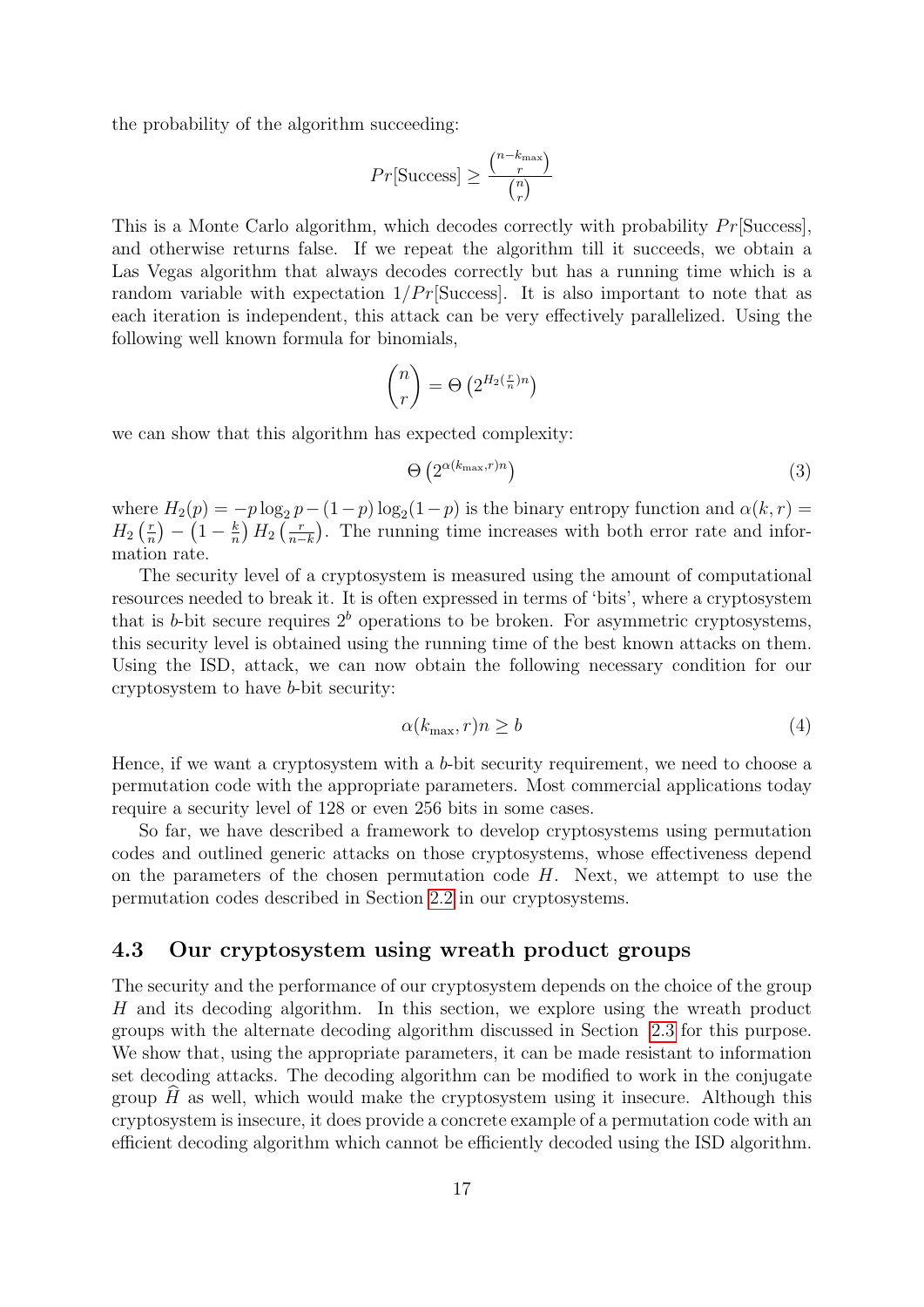

Figure 3: Security levels for  $m = 5$ 



Figure 4: Security levels for  $m = 7$ 

Let H be the wreath product group  $C_m \wr S_n$  (more generally, we can take H to be a subgroup of  $C_m \wr S_n$  with suboptimal decoding). We consider the case of  $m = 5$  for different values of  $n$ , for different probabilities of correct decoding. Because the actual minimal degree of this group is 5, there will be cases in which the receiver of the encrypted word cannot decode correctly and will receive a wrong word. In these cases, the receiver will be able to tell that the decoding is wrong (possibly by using an appended hash function) and ask the sender the resend the message. Consider the case for which the probability of correct decoding is 0.9 and 0.95. We find the largest such value of  $r$  for which  $r$  errors are introduced and can be corrected for at least 0.9 or 0.95 fraction of the cases for different values of  $n$ , and estimate the amount of computational resources required for an ISD based attack to break the cryptosystem by plugging in this value of  $r$  into Equation [3.](#page-16-1) As we can see, the computational resources needed to break this cryptosystem is non trivial and increases with  $n$ , although it is still not close to commercial levels of security. We also repeat this exercise for the case of  $m = 7$ . For  $m = 7$ , we can attain higher security levels for smaller values of n compared with  $m = 5$ . These results mean that, by increasing  $m$  and  $n$  to an appropriate amount, we can reach commercial levels of security such as 128 or 256 bits. Our analysis of larger values of  $m$  and  $n$  were limited by our computational resources, as our computer program for calculating the proportion of error patterns that can be corrected involves iterating over integer partitions, which is computationally intensive. Judging by the trend in the graphs however, we can conclude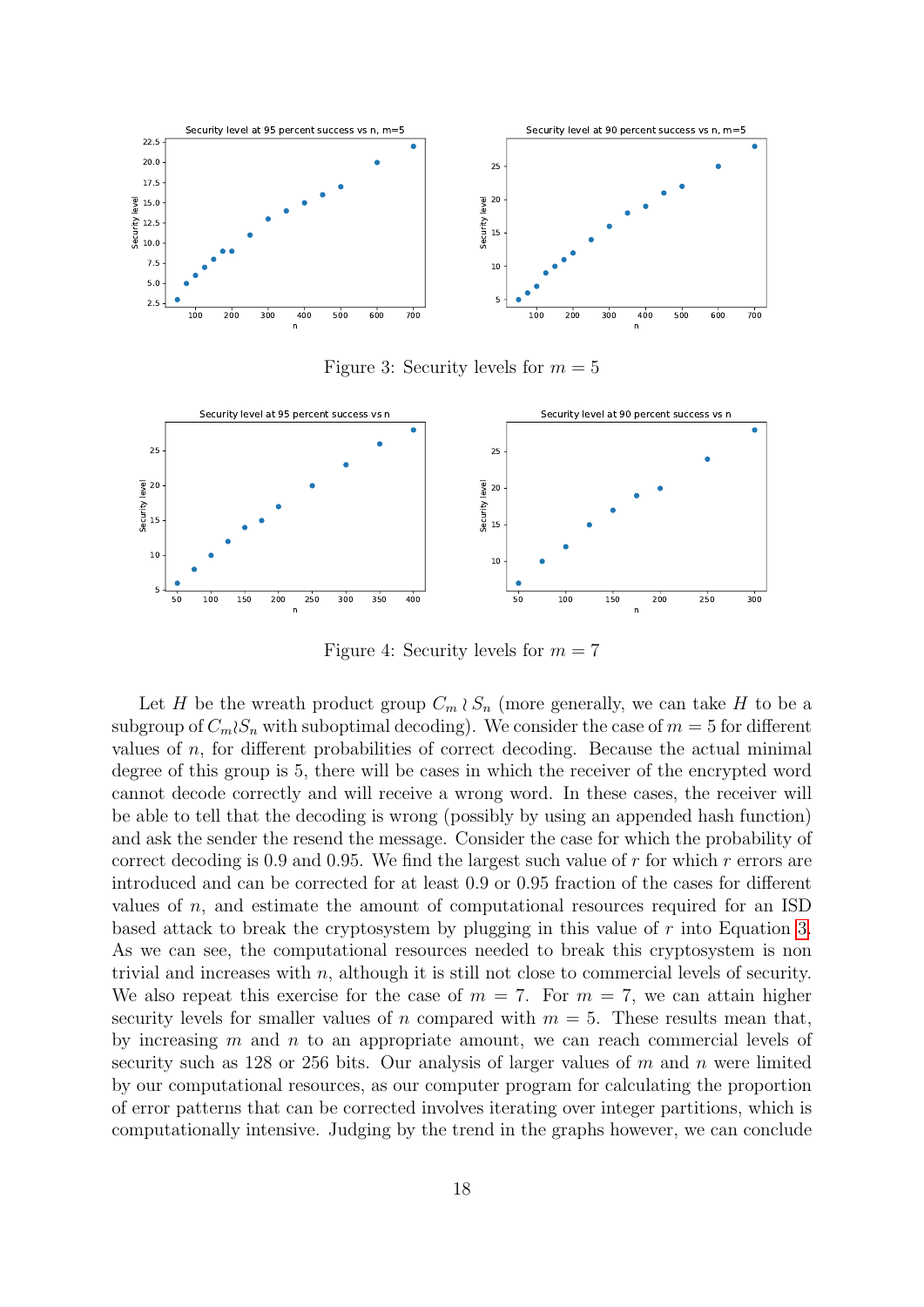that the values of  $m$  and  $n$  can be appropriately increased to attain larger levels of security.

#### 4.3.1 Attack using block systems

For a permutation group G acting on  $\Omega$ , a complete block system  $\mathcal B$  is a partition of  $\Omega$ into disjoint sets  $B_1, \ldots, B_k$  called blocks, such that if two points x and y are in the same block, then for all permutations  $g \in G$ ,  $x \cdot g$  and  $y \cdot g$  are also in the same block. It can be shown that every block in  $\mathcal{B}$  have the same cardinality if  $G$  is transitive.

The first property of block systems that we shall prove is that conjugation preserves the block structure of a permutation group.

**Theorem 4.1.** Consider a permutation group G with a block system  $\mathcal{B} = \{B_1, \ldots, B_k\}.$ The conjugate permutation group  $G' = \sigma^{-1}G\sigma$  has the block system  $\mathcal{B}' = \{B_1 \cdot \sigma, \ldots, B_k \cdot B_j\}$ σ}.

*Proof.* Every permutation in G' is of the form  $\sigma^{-1}g\sigma$  where g is a member of G. Consider any two points x and y in the set  $B_i \cdot \sigma$ .

$$
x \cdot \sigma^{-1} g \sigma = x' \cdot g \sigma \text{ and } y \cdot \sigma^{-1} g \sigma = y' \cdot g \sigma
$$

As x' and y' are in the same block  $B_i$ ,  $x' \cdot g$  and  $y' \cdot g$  are in the same block of  $\mathcal{B}$ , which means that  $x \cdot \sigma^{-1} g \sigma$  and  $y \cdot \sigma^{-1} g \sigma$  are in the same clock of  $\mathcal{B}'$  $\Box$ 

For the wreath product group  $C_m \wr S_n$  acting on a set of mn points it is easy to see that the columns form a maximal block system, with the group  $C_m$  acting on the blocks and the group  $S_n$  permuting them. Hence, the public key group  $\sigma^{-1}G\sigma$  has a corresponding block structure. First, we observe that the alternative decoding algorithm to be modified for a more generic type of group, with a block system such that the group acts regularly on each block.

Consider any permutation group acting on a set  $\Omega$  with a block system consisting of n blocks of size m each. It is well known that this permutation group can be described as a subgroup of the wreath product group  $S_m \wr S_n$ . Every permutation is described by how it acts on each block and by how it permutes the blocks among themselves. In this case the permutation group also acts regularly on each block.

Let the conjugate of  $G$  be  $G'$ . We compute a maximal block system for  $G'$  (or, if we use a subgroup of G, we can look for a block system with blocks with the required size). We then compute the generators for a subgroup of  $G'$  which stabilises this block system. This subgroup will act regularly on each block. We call these regular subgroups  $H_1, H_2, \ldots, H_n$ . An element of a regular subgroup is uniquely determined just by its action on one point. This element can also be computed using the Schreier-Sims algorithm.

Hence, for each position in  $\Omega$ , we compute the block labels and relabel the received word accordingly. For each position, we then compute the element of the corresponding regular group and the value of the block permutation. We then compute the most frequently occurring value of these elements in each block to obtain a group element of the form  $(h_1, h_2, \ldots, h_n, \sigma)$  where  $h_i \in H_i$  and  $\sigma \in S_n$  and convert it back to permutation form.

Hence, the same decoding algorithm can be deployed on the public key group, breaking the cryptosystem.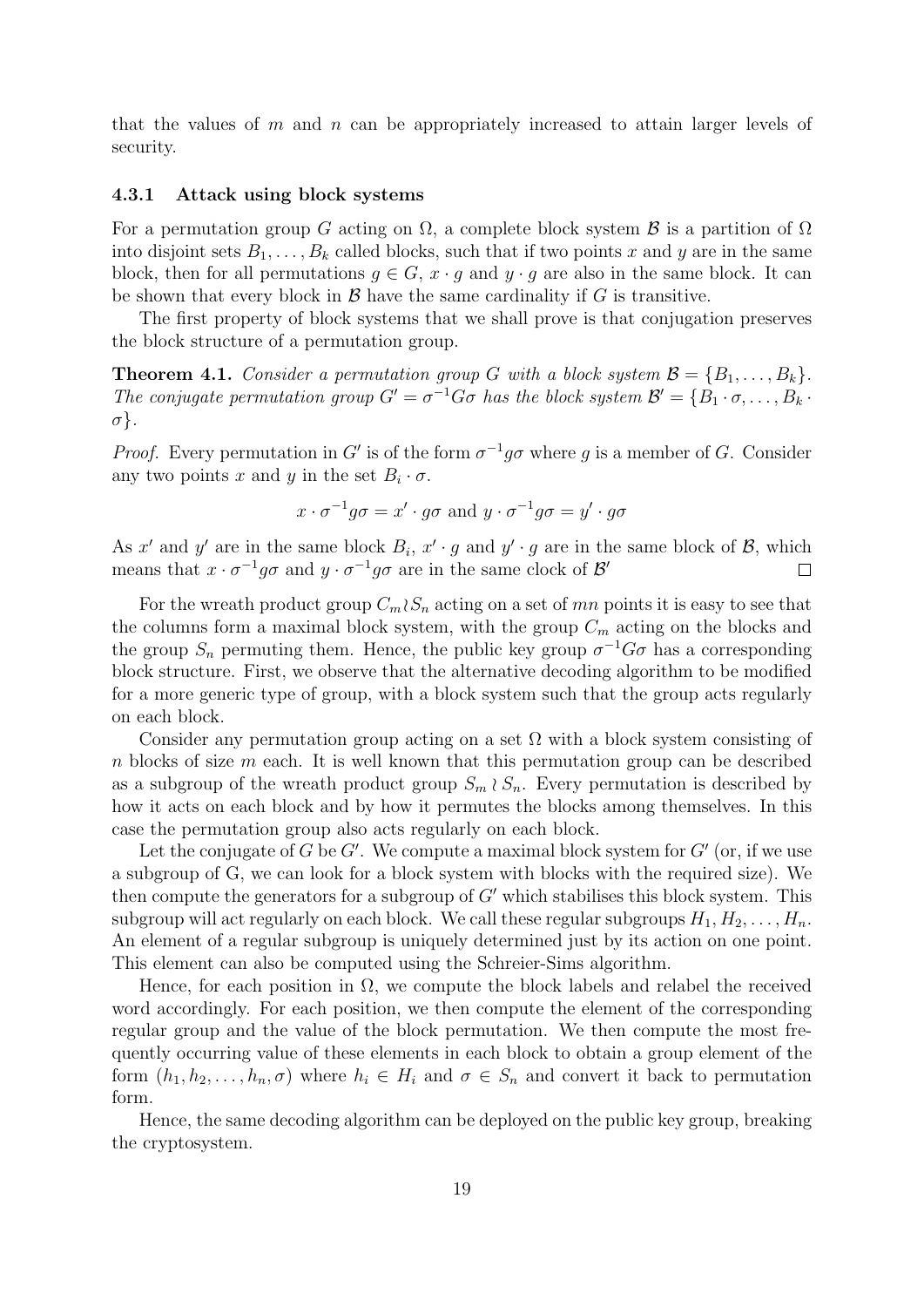## 4.4 Our cryptosystem using the symmetric group acting on 2 subsets

We now examine the use of a group whose decoding algorithm will not work on its conjugates. Because of its parameters it can be trivially broken using ISD attacks.

Let G be the permutation image symmetric group  $S_m$  acting on the  $\Omega$  which is defined to consist of all the two sets of  $\{1, \ldots, m\}$ . Hence,  $n = \frac{m(m-1)}{2}$  $\frac{n-1}{2}$  and we choose H to be a subgroup of G. The conjugate  $\hat{H} = g^{-1}Hg$  is chosen such that  $\hat{H}$  is not a subgroup of G. We use the decoding algorithm using the UBB described in Section [2.2.1.](#page-4-2) As H is a subgroup of G, the same decoding algorithm can be used, although the decoding might be suboptimal because the minimal degree of  $H$  might be greater than that of  $G$ . Unlike the case of the alternative decoding algorithm for the wreath product groups we cannot easily construct a UBB for the conjugate group  $H$  using the same techniques used to construct one for  $H$ . To recall the UBB is constructed using the hamiltonian cycles of a complete graph. The group H, as a subgroup of  $S_n$ , preserves the graph structure of  $K_m$ . This is what that means. Consider two 2-sets  $(i, j)$  and  $(i, k)$  in  $\Omega$ . These two sets have one point in common. The 2-sets  $(i, j) \cdot h$  and  $(i, k) \cdot h$  must also have a point in common for all  $h \in H$ . No other conjugates of H in  $S_n$  have this graph preserving property and without that, it is unclear how to construct a UBB for  $H$  without knowledge of the conjugator g.

The next thing we attempt to do is to attack the second security assumption. That is, we attempt to find a conjugator g and a subgroup  $H'$  of  $S_n$  that has an efficient decoding algorithm. We assume that these subgroups are all subgroups of  $G$ , as we can employ the UBB algorithm for them. While we do manage to come up with an attack which is better than a brute force search for q, the group  $H$  can still be chosen so that the cryptosystem is resistant to this attack.

#### 4.4.1 Conjugator Search Attack

To recall, we are given a sequence of generators  $\{\hat{h}_i\}$  for the group  $\hat{H}$ . We attempt to construct a set of generators for a subgroup  $H'$  of G and  $g \in S_n$  such that  $g\hat{H}g^{-1} = H'$ . We provide a sketch of the attack:

Consider any element of  $S_m$ . Its cycle type in the permutation image acting on 2subsets is entirely determined by its cycle type acting naturally. It is possible for two different cycle types acting naturally to lead to the same cycle type acting on 2-sets. Two elements which are conjugate in  $S_m$  are also conjugate in  $S_n$ , but two elements can be conjugate in  $S_n$  but not in  $S_m$ .

Consider the elements  $h_1$  and  $\hat{h}_1$ . The crucial thing to note is that it is enough to find the cycle type of the pullback  $\hat{h}_1$  in  $S_m$ . This is because any element of the same cycle type of  $h_1$  is conjugate to  $h_1$  in  $S_m$  and hence also in  $S_n$ , and we can conjugate all the other generators also by the same element to obtain a different subgroup  $H'$  of  $S_m$  which would also have an efficient decoding algorithm.

Let us say we find an element of  $S_m$  with the same cycle type as  $h_1$  (cycle type in  $S_n$ ). The conjugator is unique up to a coset of the centralizer of  $\hat{h}_1$  in  $S_n$ . Among all the elements in this coset, we need to find a conjugator that takes each  $\hat{h}_i$  into  $S_m$ . The only way to do that (to our knowledge) would be by an exhaustive search. The bottleneck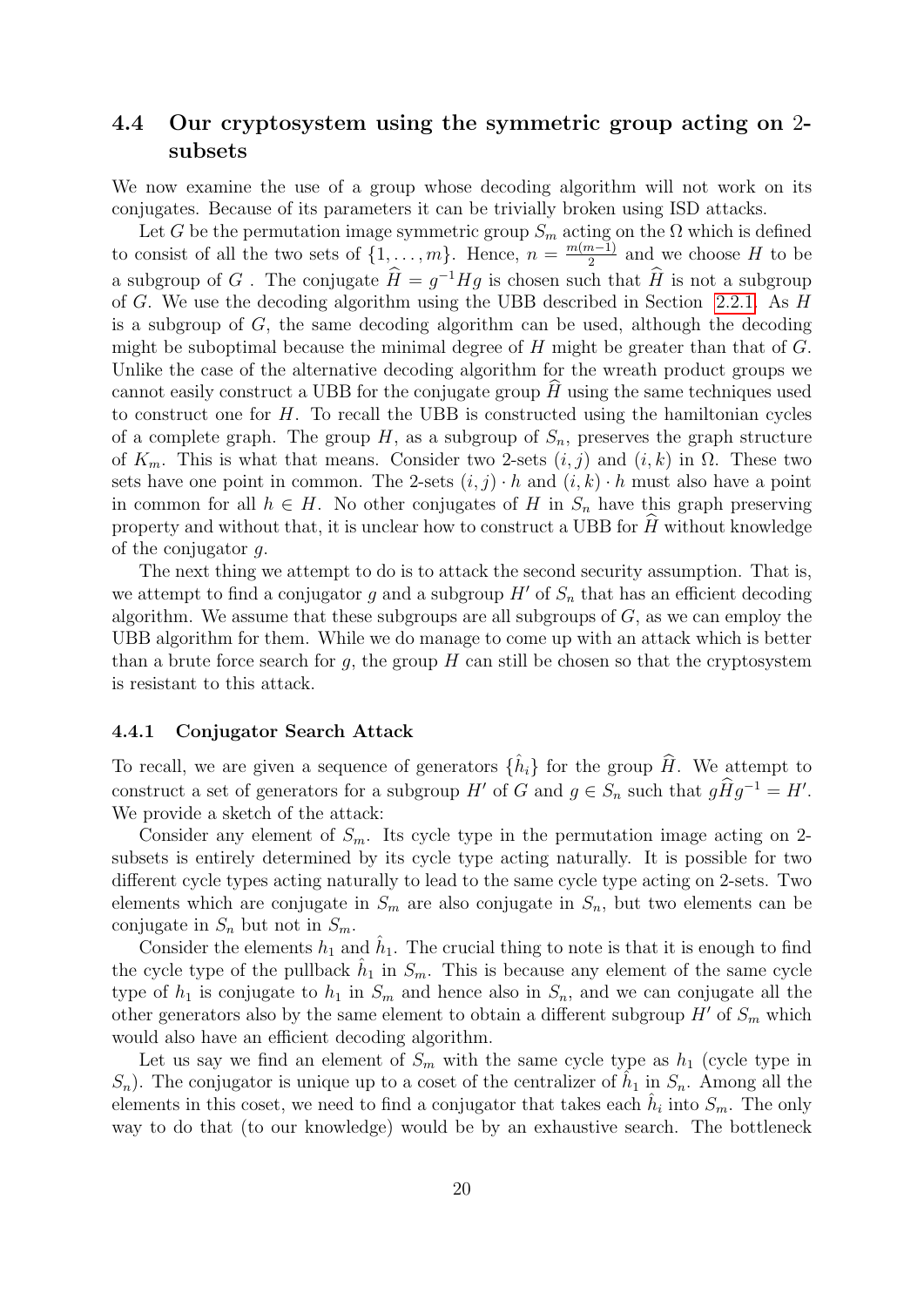in the algorithm is this step. Finding  $g \in S_n$  that conjugates an element  $a \in S_n$  to an element  $b \in S_n$  is not considered a difficult problem in practice and neither is computing the centralizer of an element as there are very effective backtracking methods to solve these problems [\[22,](#page-23-4) Section 9.1.2].

Complexity: The algorithm has to exhaustively search through the centralizer of one of the generators of  $H$ , and as we can choose the generator we start with, we can pick the generator with the smallest centralizer. Hence, for the cryptosystem to be resistant to conjugator search attack, we would need to pick the subgroup H of  $S_m$  such that its generators have large centralizers in  $S_n$ .

#### 4.4.2 ISD attacks

The size of a base for H is less than  $\log_2(m!) \le m \log_2 m$ . Hence, the number of bit operations required to break the cryptosystem using information set decoding is less than:

$$
\left(H_2\left(\frac{m-3}{m(m-1)/2}\right) - \left(1 - \frac{m\log_2 m}{m(m-1)/2}\right)H_2\left(\frac{m-3}{m(m-1)/2 - m\log_2 m}\right)\right) \frac{m(m-1)}{2}
$$

We plotted this as a function of  $m$  (Fig. [5\)](#page-20-0) and we can see that the security level of even 80 bits isn't attainable for reasonable values of m.

The key reason why the cryptosystem using this code is insecure is the *parameters* of the code. Both the rate of the code and the correction capacity are too low. What we are aiming for is a code where the quantities  $k/n$  (on average) and  $r/n$  are asymptotically constant, like the binary Goppa codes. This requirement is satisfied by the wreath product groups using the alternative probabilistic decoding algorithm.



<span id="page-20-0"></span>Figure 5: Security of cryptosystem using 2-sets

## 4.5 Linear codes as permutation codes

Linear codes are closely related to permutation codes. A linear code of block size n over the field  $\mathbb{F}_q$  is an additive subgroup of  $\mathbb{F}_q^n$  and a permutation code of block size n is a subgroup of  $S_n$ . A linear code C with minimum distance t which is a subgroup of  $\mathbb{F}_q^n$ can be embedded naturally into  $S_q^n < S_{qn}$  as a permutation code with minimal degree  $q\dot{t}$ . This embedding is a distance expanding map. That is, a vector with weight w maps to a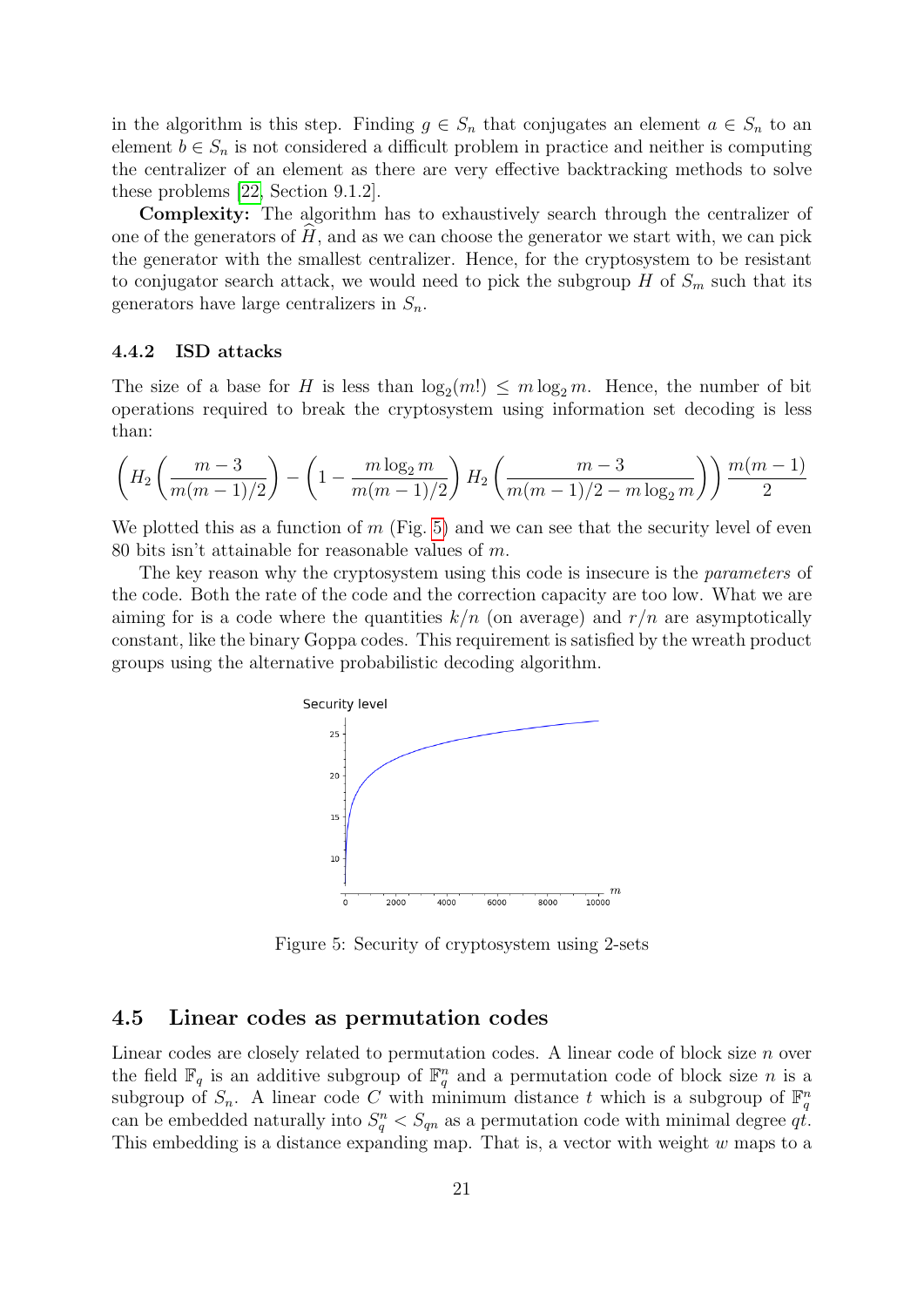permutation with weight qw. For the case of binary linear codes, the *i*-th basis vector  $e_i$  of  $\mathbb{F}_2^n$  is mapped to the permutation  $(2i-1, 2i)$ , and we can extend this to a homomorphism from  $\mathbb{F}_2^n$  to  $S_2^n$ . For the q-ary case, the additive group  $\mathbb{F}_q$  has a regular permutation homomorphism  $\phi$  into  $S_q$ . The vector  $qe_1$ , where  $q \in \mathbb{F}_q$  is mapped to  $\phi(q)$ . Similarly, the vector  $qe_i$  is mapped to  $c^{-qi}\phi(q)c^{qi}$ , where  $c = (1, 2, \ldots, n)$  is the permutation formed by a single cyclic shift.  $e_1$  maps to a permutation acting on the first q points,  $e_2$  maps to a permutation acting on the next  $q$  points, etc. This would extend to a homomorphism from  $\mathbb{F}_q$  into  $S_q^n$ .

Hence, classical coding theory provides us with a rich source of permutation codes. However, for the purposes of our cryptosystems, permutation codes do not suffice. Rather, we need permutation codes with efficient decoding algorithms. The natural question to ask is- Do the classical linear code decoders effectively translate to the permutation code setting?

Consider a linear code C and  $c \in C$ . Once we introduce r errors to c to form a word w, the error pattern is  $w - c$ . For a permutation code G, once we introduce r errors to  $g \in G$  to form a word w, the error pattern is  $wg^{-1}$ . We abuse notation slightly as this need not be a permutation.

Let us assume the code has an efficient decoding algorithm  $A$ . We create a permutation code G from this, and introduce an error pattern  $e$  to  $g$ . Now, if  $e$  is also a member of  $S_2^n$ , then, we can employ the inverse of the described homomorphism to map this back to  $\mathbb{F}_2^n$ , and employ A to decode. However, the error pattern need not be in  $S_2^n$ , it just needs to have support of size less than  $2t$ . Hence the linear code decoding algorithms cannot always be used for the corresponding permutation code, and designing effective algorithms in that setting seems to be a hard problem. From the standpoint of cryptography, this problem can be worked around. This is because the person who sends the message introduces the errors and the error pattern is in their hands unlike in the usual coding theory applications! Hence, in our protocol, we can use a linear code as a permutation code, and when the message is sent with an error, there is an additional restriction that the error pattern belongs to  $S_2^n$ . Hence, our framework is a generalisation of traditional code-based cryptosystems.

Most linear code decoders rely extensively on syndrome decoding and the parity check matrix, which makes it difficult to extend them to permutation codes. A corresponding concept of a parity check matrix for permutation groups does not seem to exist, which is a major inconvenience to designing potential permutation code decoders, even for permutation codes designed directly from linear codes.

### 4.6 Why use permutation codes?

So far, we have described a framework for using permutation codes in public key cryptography and explored this framework using two particular permutation codes. The cryptosystem using wreath product groups can be made resistant to ISD attacks but its decoding algorithm can be adapted for use in any of its conjugates too, which makes it unsuitable. For the symmetric group acting on 2-sets on the other hand, the decoding algorithm cannot be be modified for use in its conjugates, nor can the conjugator be uncovered easily from  $H$  and  $H$ . This is because the decoding algorithm depends on some very specific graph theoretical properties of the complete graph, and the conjugates of H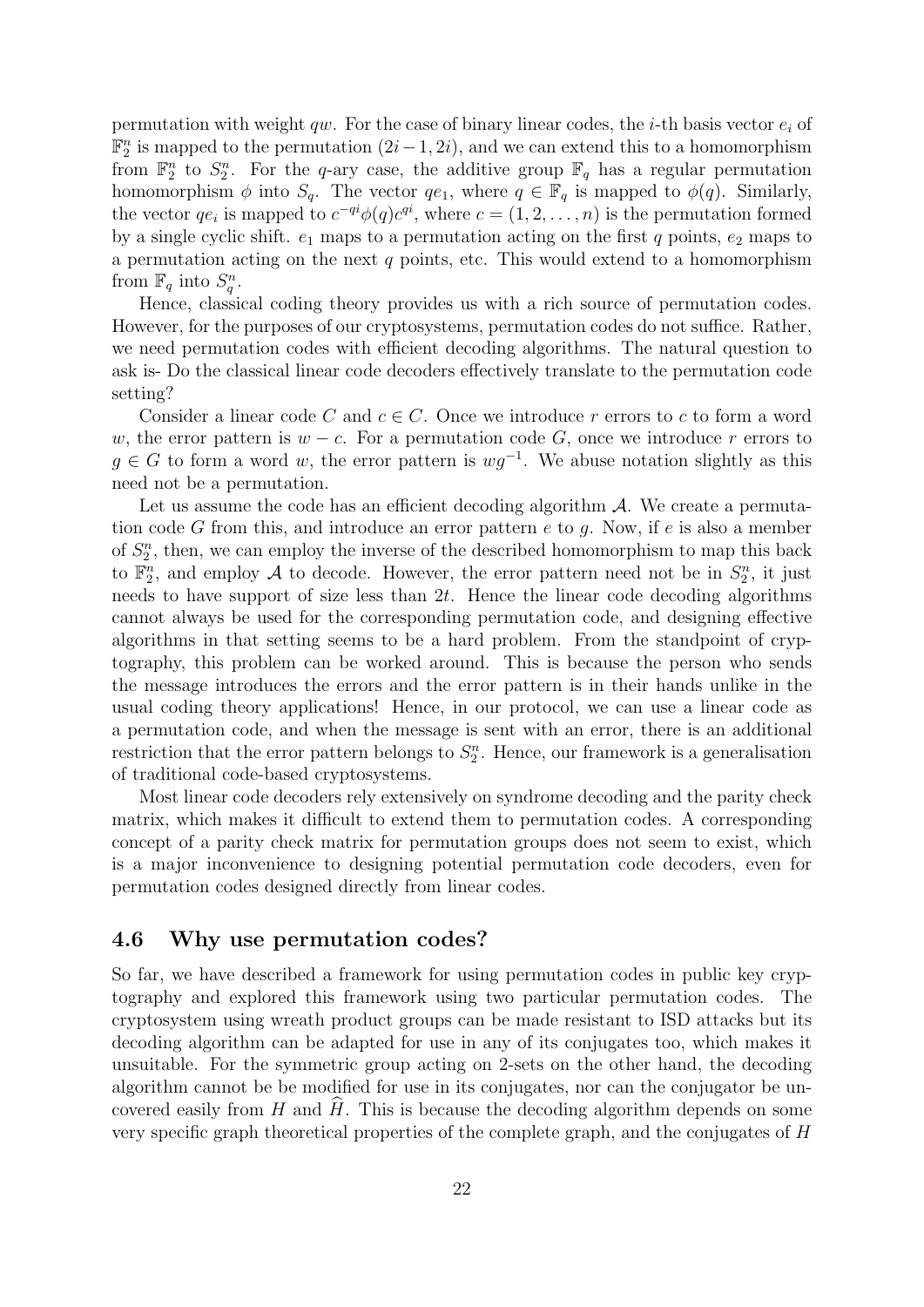cannot be modelled as the symmetric group acting on a complete graph. The parameters of this code mean that any cryptosystem using this is susceptible to ISD attacks. The question is, can we come up with a permutation code with parameters that make it resistant to ISD attacks and a decoding algorithm that cannot be modified for its conjugates? Our cryptosystem using such a permutation code would be secure against both the kind of attacks demonstrated earlier.

Permutation groups differ from vector spaces in their non-commutativity, and it would be an interesting question to see if this would lead to any significant improvements in key size, speed, etc over traditional code based cryptosystems. For example, a rank  $k$ subspace of  $\mathbb{F}_q^n$  needs k basis vectors to describe, each of length n. On the contrary, very large permutation groups can be generated by a very small number of generators. The symmetric group itself for example, can be generated using just two of its elements. This is a characteristic shared by many non-abelian permutation groups. Hence, a cryptosystem using permutation codes can potentially achieve a quadratic reduction in key size compared to its linear code counterparts for the same level of security! A linear code based cryptosystem using a code of length n over  $\mathbb{F}_q$  would require a key of  $O(n^2)$  as one of the components of the public key is a  $k \times n$  matrix. By contrast, consider a permutation group of comparable size which is a subgroup of  $S_n$  which can be generated using just two generators. The space needed to store these generators would be just  $O(n)$ . One of the common complaints against the McEliece cryptosystem is its large key size so this would be a direction of research worth pursuing.

# Acknowledgements:

This paper was part of the first author's Master's thesis at IISER Pune. The first author was partially supported by an INSPIRE fellowship. The second author was partially supported by a NBHM research grant. Both authors thank Upendra Kapshikar for stimulating discussions on the topic.

# References

- <span id="page-22-2"></span>[1] M. Ajtai. Generating hard instances of lattice problems. In Proceedings of the twenty-eighth annual ACM symposium on Theory of computing, pages 99–108, 1996.
- <span id="page-22-3"></span>[2] M. Ajtai and C. Dwork. A public-key cryptosystem with worst-case/average-case equivalence. In Proceedings of the twenty-ninth annual ACM symposium on Theory of computing, pages 284–293, 1997.
- <span id="page-22-0"></span>[3] G. Alagic, G. Alagic, J. Alperin-Sheriff, D. Apon, D. Cooper, Q. Dang, Y.-K. Liu, C. Miller, D. Moody, R. Peralta, et al. *Status report on the first round of the NIST post-quantum* cryptography standardization process. US Department of Commerce, National Institute of Standards and Technology, 2019.
- <span id="page-22-1"></span>[4] G. Alagic, J. Alperin-Sheriff, D. Apon, D. Cooper, Q. Dang, J. Kelsey, Y.-K. Liu, C. Miller, D. Moody, R. Peralta, et al. Status report on the second round of the NIST post-quantum cryptography standardization process. US Department of Commerce, National Institute of Standards and Technology, 2020.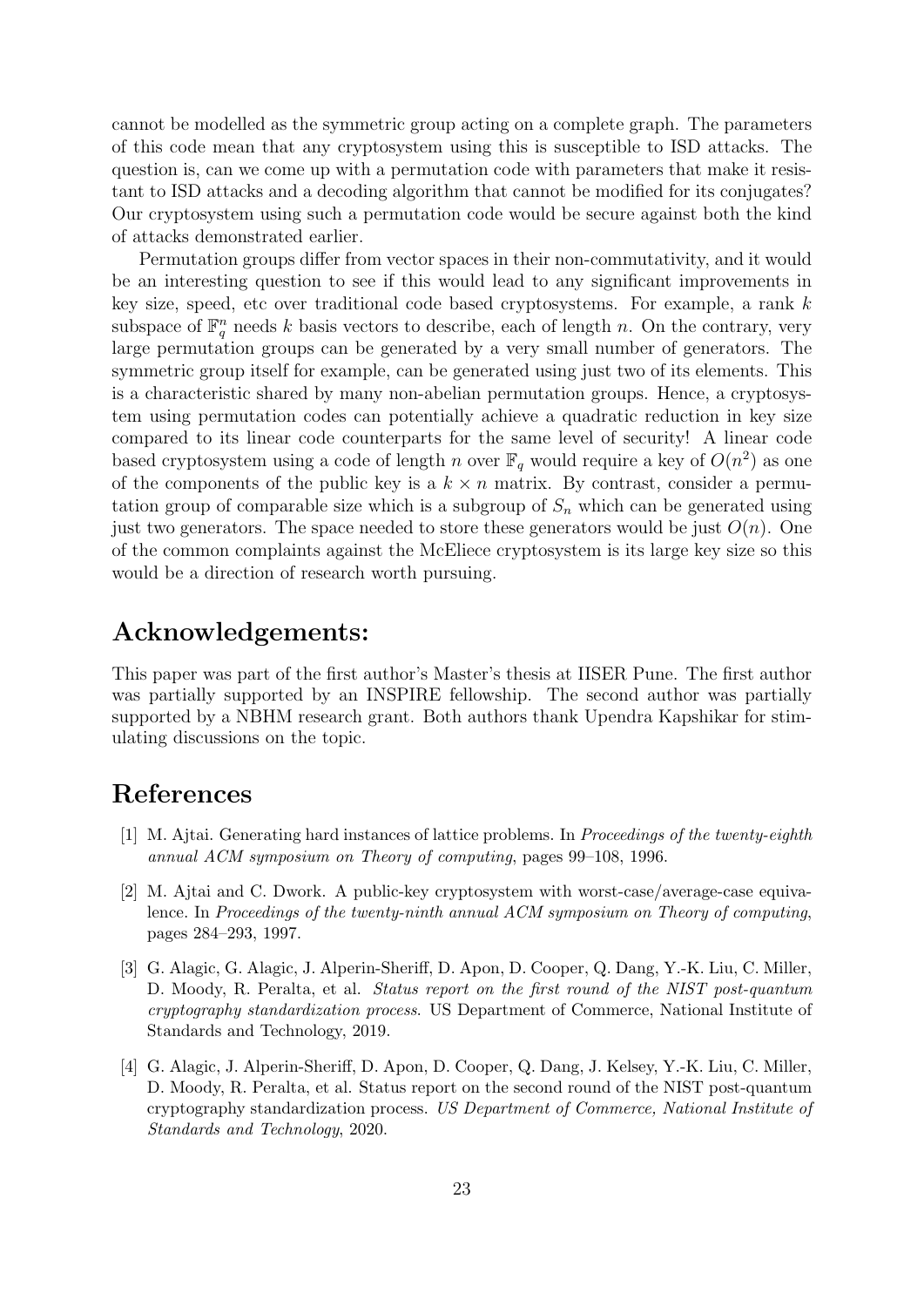- <span id="page-23-6"></span>[5] B. Alspach. The wonderful Walecki construction. Bulletin of the Institute of Combinatorics and its Applications, 52, 01 2008.
- <span id="page-23-9"></span>[6] S. Arora and B. Barak. Computational complexity: a modern approach. Cambridge University Press, 2009.
- <span id="page-23-8"></span>[7] V. Arvind and P. S. Joglekar. Algorithmic problems for metrics on permutation groups. In International Conference on Current Trends in Theory and Practice of Computer Science, pages 136–147. Springer, 2008.
- <span id="page-23-0"></span>[8] R. F. Bailey. Permutation groups, error-correcting codes and uncoverings. PhD thesis, University of London, 2006.
- [9] R. F. Bailey. Uncoverings-by-bases for base-transitive permutation groups. *Designs, Codes* and Cryptography, 2006.
- <span id="page-23-1"></span>[10] R. F. Bailey. Error-correcting codes from permutation groups. Discrete Mathematics, 309:4253–4265, 2009.
- <span id="page-23-15"></span>[11] D. J. Bernstein, T. Lange, and C. Peters. Attacking and defending the McEliece cryptosystem. In International Workshop on Post-Quantum Cryptography, pages 31–46. Springer, 2008.
- <span id="page-23-2"></span>[12] I. Blake. Permutation codes for discrete channels. IEEE Transactions on Information Theory, 1974.
- <span id="page-23-3"></span>[13] I. F. Blake, G. Cohen, and M. Deza. Coding with permutations. Information and Control, 43(1):1–19, 1979.
- <span id="page-23-7"></span>[14] C. Buchheim, P. J. Cameron, and T. Wu. On the subgroup distance problem. *Discrete* mathematics, 309(4):962–968, 2009.
- <span id="page-23-10"></span>[15] M. R. Garey and D. S. Johnson. Computers and Intractability: A Guide to the Theory of NP-Completeness. W. H. Freeman & Co., USA, 1979.
- <span id="page-23-13"></span>[16] I. Janiszczak and R. Staszewski. Isometry invariant permutation codes and mutually orthogonal latin squares. Journal of Combinatorial Design, 2019.
- <span id="page-23-5"></span>[17] J. Macwilliams. Permutation decoding of systematic codes. The Bell System Technical Journal, 43(1):485–505, 1964.
- <span id="page-23-11"></span>[18] R. J. McEliece. A public-key cryptosystem based on algebraic coding theory. Coding Thv, 4244:114–116, 1978.
- <span id="page-23-12"></span>[19] H. Niederreiter. Knapsack-type cryptosystems and algebraic coding theory. Prob. Control and Inf. Theory, 15(2):159–166, 1986.
- <span id="page-23-16"></span>[20] C. Peters. Information-set decoding for linear codes over  $\mathbb{F}_q$ . In *International Workshop* on Post-Quantum Cryptography, pages 81–94. Springer, 2010.
- <span id="page-23-14"></span>[21] E. Prange. The use of information sets in decoding cyclic codes. IRE Transactions on Information Theory, 8(5):5–9, 1962.
- <span id="page-23-4"></span>[22] Akos. Seress. *Permutation group algorithms*. Cambridge tracts in Mathematics. Cambridge university press, 2002.